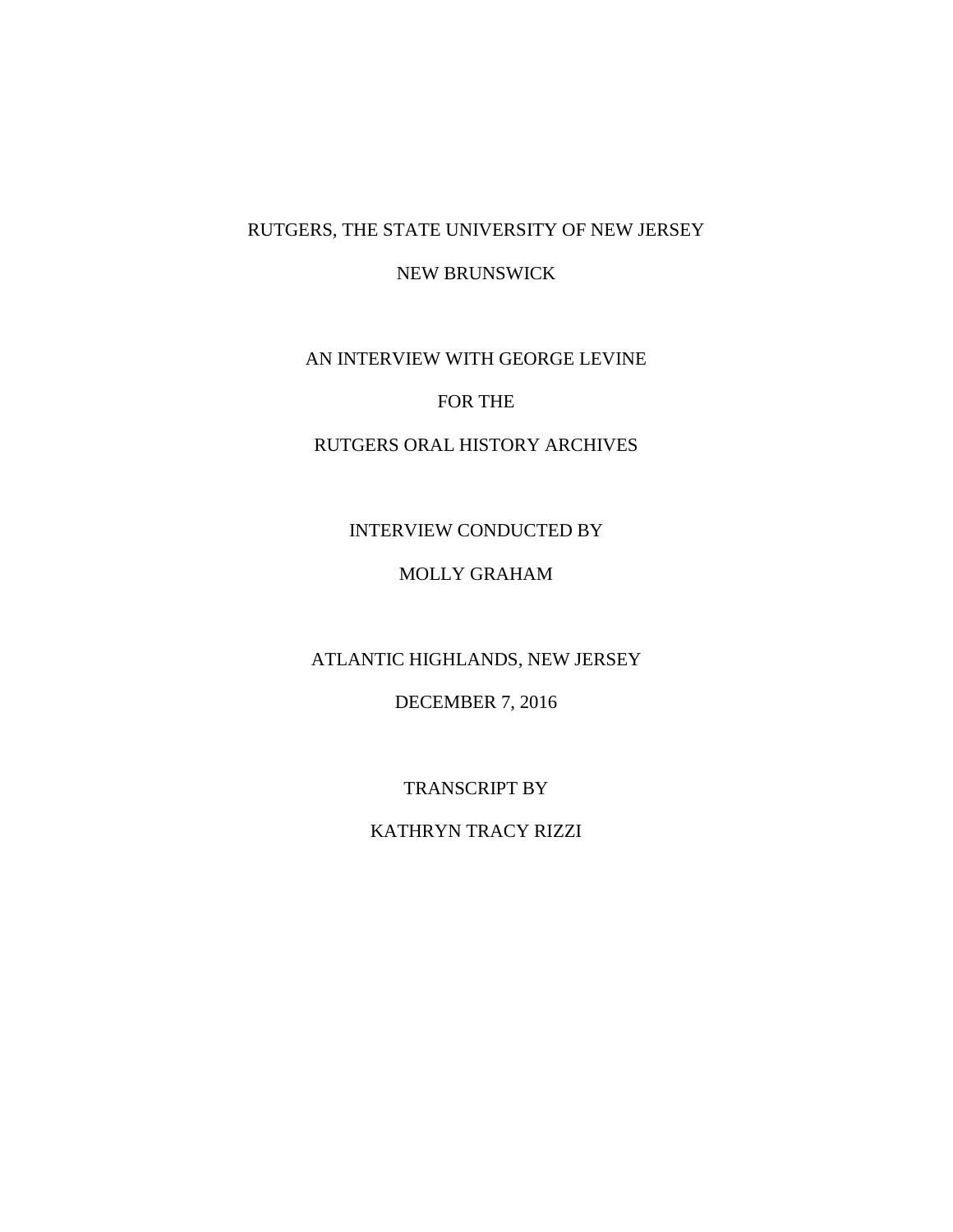Molly Graham: This is an oral history interview of George Levine. The interview is taking place on December 7, 2016 in Atlantic Highlands, New Jersey. The interviewer is Molly Graham. One thing you talked about last time, that I was curious if you could say a little bit more about, is you said there were some professors who were there the first year or two at Livingston College and knew it was not for them and left.

George Levine: Yes, yes.

MG: I was curious what they were seeing or what they were experiencing that made them not want to stay.

GL: Well, there are two that come immediately to mind. One has been a very, very close friend of mine for a long time. [Bob Krauss] teaches psychology. He ran the psychology program the first year. He's a very distinguished guy. He had had offers from Harvard and whatever, and he got an offer from Columbia. As he considered the experience of the first year, he just felt that educationally it wasn't going to happen, and so he took the job. I'm sorry to say it was the right thing for him to do. He had a very distinguished career. He's retired now; he's exactly my age. We've been very close. We sometimes reminisce about particular students or about ways in which Livingston went wrong, but his life went entirely off the other way. He had less of a savethe-world attitude than I did, although he's a wonderfully committed guy himself. Although I saw all the things that he was skeptical about, I thought the experiment was worth doing, so I stayed. [Editor's Note: Robert Krauss served as the chairman of the Department of Psychology at Livingston College from 1968 to 1970.]

MG: You said there was one other.

GL: Oh, yes. I didn't know him well, but [Roy D'Andrade] was a very, very good anthropologist. I remember having long talks with him, and he felt that we were wrong, that politicizing the classroom was a bad thing to do. I liked him a lot, too. I didn't know him nearly as well as the psychologist. I felt that he was being too severe on the politics in the classroom, because there's almost no way not to raise political issues when you're dealing with certain cultural matters. He just didn't want that, so he went to Stanford. The thing to note is that [Dean Ernest] Lynton, that first go-around, Lynton hired people who clearly had all sorts of career options, because they were fairly distinguished.

# [RECORDING PAUSED]

GL: These were really strong faculty. They would have been strong at Harvard or Columbia or Stanford or whatever, and some of them just felt that for their own careers and for really serious education, this wasn't the place.

MG: That came up in the other article you sent me written by Horowitz. [Editor's Note: Sociologist Irving Louis Horowitz served as the chair of the sociology department at Livingston College from 1969 to 1973.]

GL: Oh, yeah.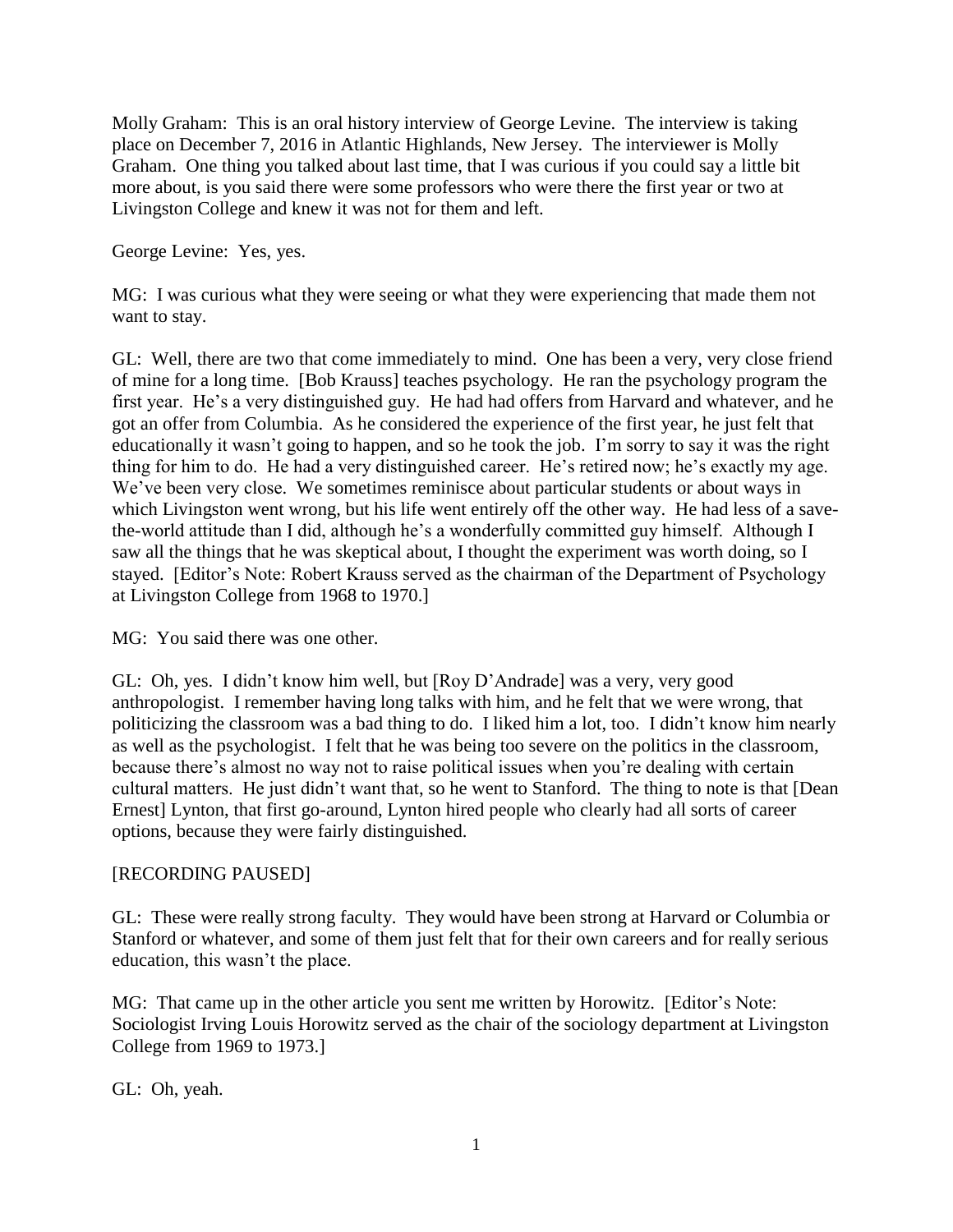MG: They were Ivy League educators, but not Ivy League-caliber students. That created a little bit of a mismatch.

GL: It did, it did. When I came, I knew, I probably told you this story last time around, that's one of the reasons I came in fact, I knew I'd be dealing with students who really needed a lot of help and didn't have the background. I probably told the story, but you can erase it from the tape, that first summer before the school opened.

MG: Going down to Princeton.

GL: Well, yes, but there was another story. I probably told that one, too. We did little preliminary classes in the summer just to get a feel for it, to have the kids get a feel for it, and we were driving down somewhere. I said to one of the kids, "Well, you know you owe me a paper," and he said, "Don't hold your breath." I knew what I was getting into. I didn't know whether I was equipped to handle it, and I don't think I was. I don't think any of us, who had research ambitions and so on, really knew how to do it.

MG: One of the things Paul Clemens talked about in the article he wrote about Livingston was that in the first month that Livingston opened, there was a walkout in Professor Vesterman's "Study of Literature" class. [Editor's Note: Molly Graham is referring to the article entitled "The Early Years of Livingston College: 1963-1973: Revisiting the 'College of Good Intentions'" by Rutgers history professor Paul Clemens.]

GL: Oh, yeah. I don't remember the details of that. [William] Vesterman's is a complicated story. I couldn't re-create it, and I don't think I want to. Vesterman was self-consciously and deliberately very old-fashioned in the way he taught and very authoritarian in the classroom and no-nonsense, and he also had, in his character, probably a tendency to bully. His relation to students, except for a very special kind of student, was not good, nor was his relation with a lot of the faculty, too. Yes. The thing is that a teacher like that on a different campus, I don't know that it would have caused a walkout, but on Livingston, to see a professor come to class everyday wearing a tie and a jacket [laughter] and not accepting any kind of back talk or whatever, it caused a lot of problems.

MG: Was that what they were walking out over?

GL: I don't know all the reasons. The thing is that Vesterman was singular. I don't think there was another faculty member in Livingston like him, who was so uncompromisingly rigid in the way he chose to teach, and his personality was not charming. All of us tried, it was pathetic, but all of us tried to make the kids like us. Vesterman never tried. He's just a different species, so it didn't surprise me. I had another faculty member, people didn't walk out on him, and I really admire him. I liked him a lot, but he was uncompromisingly intellectually serious. My son actually for a year or so went to Rutgers, and he said, "This guy is the best teacher I've ever had."

MG: Can you say who it is?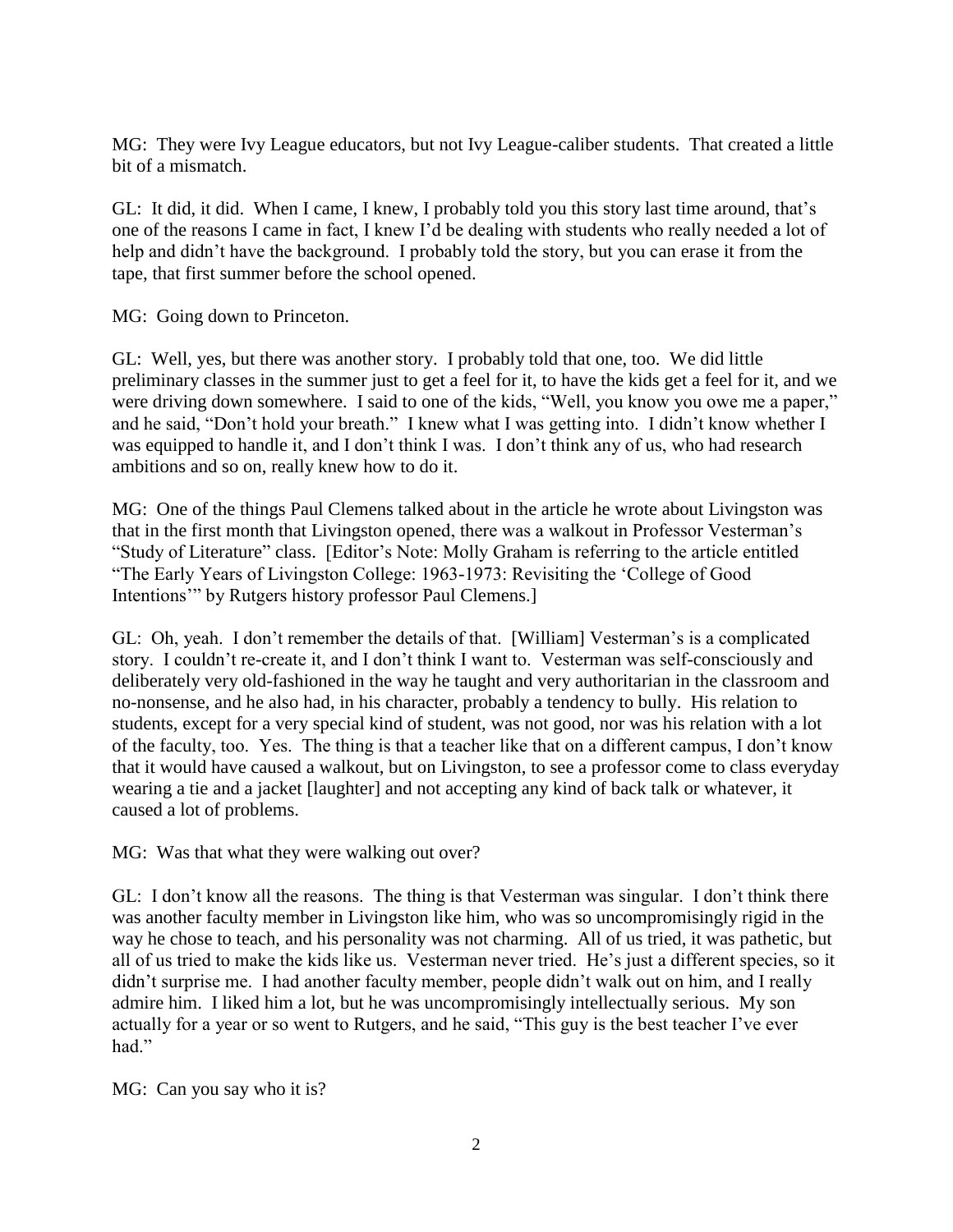GL: I can, yeah. His name was Ron Christ. He's a very, very interesting guy. Actually, he's one of the few people who was friendly with Vesterman. Christ had very, very high standards and intellectually he didn't take any nonsense, but he was much more, what can I say, humane. What happened with him was not that there were walkouts, but that he attracted to him a certain kind of really intellectually interested student, and they thought, like my son, that he was the best. He was very good, but I think those two were the only two in the department, God knows in the rest of the school, they were the only two in the department who were rigorously traditional. I guess that would cover both of them, although they did it in very different ways. I really admired Christ. I thought he was an exceptional teacher. In fact, Ron Christ sometimes spoke to me about my son's problems in a way that showed he was really very understanding of his students. I admired Christ. [laughter] I understood why the students would have walked out on Vesterman.

MG: Did you have to get involved at all?

GL: I should have. I don't think I handled Vesterman well. I was the chair of the English department at the time. It isn't like he broke any rules or anything. I didn't quite know what to do to keep him under control. I understood that he had fights in the parking lot with students, I'd heard that, literal physical fights. I don't know that talking about Vesterman gets you into anything central about Livingston itself, except that the kind of reaction he evoked was probably greater at Livingston than it would have been at a more traditional school.

MG: I just did not know if it was omen of what was to come, because it happened the first year.

GL: I don't think so. I really don't think so. I think he's still teaching there, for all I [know]. I'm pretty sure he's still teaching there. He would be probably in his seventies now or something.

MG: How did you become aware of a professor's teaching style? Did you observe classes?

GL: No, we did not observe classes. We observed classes when graduate students, TAs [teaching assistants], taught, but we didn't actually observe each other. Livingston was gung ho on getting teacher evaluations, so we got those. It was actually small enough and intimate enough in its very strange way that one pretty well knew who was any good and who wasn't and what their peculiarities were. It's true that we didn't do [observations], nothing systematic, except student evaluations. Vesterman, for instance, hated student evaluations. I was skeptical of them, too, because can these kids who don't know anything or who are just learning really tell about the [professor]? They can say things that will reveal stuff about his behavior and so on. We took those extremely seriously and paid more attention to those than the rest of the University did, which was another problem.

MG: One other thing I was not aware of until I read Paul's article was that three Livingstons were planned originally.

GL: I didn't know that. That was actually before me.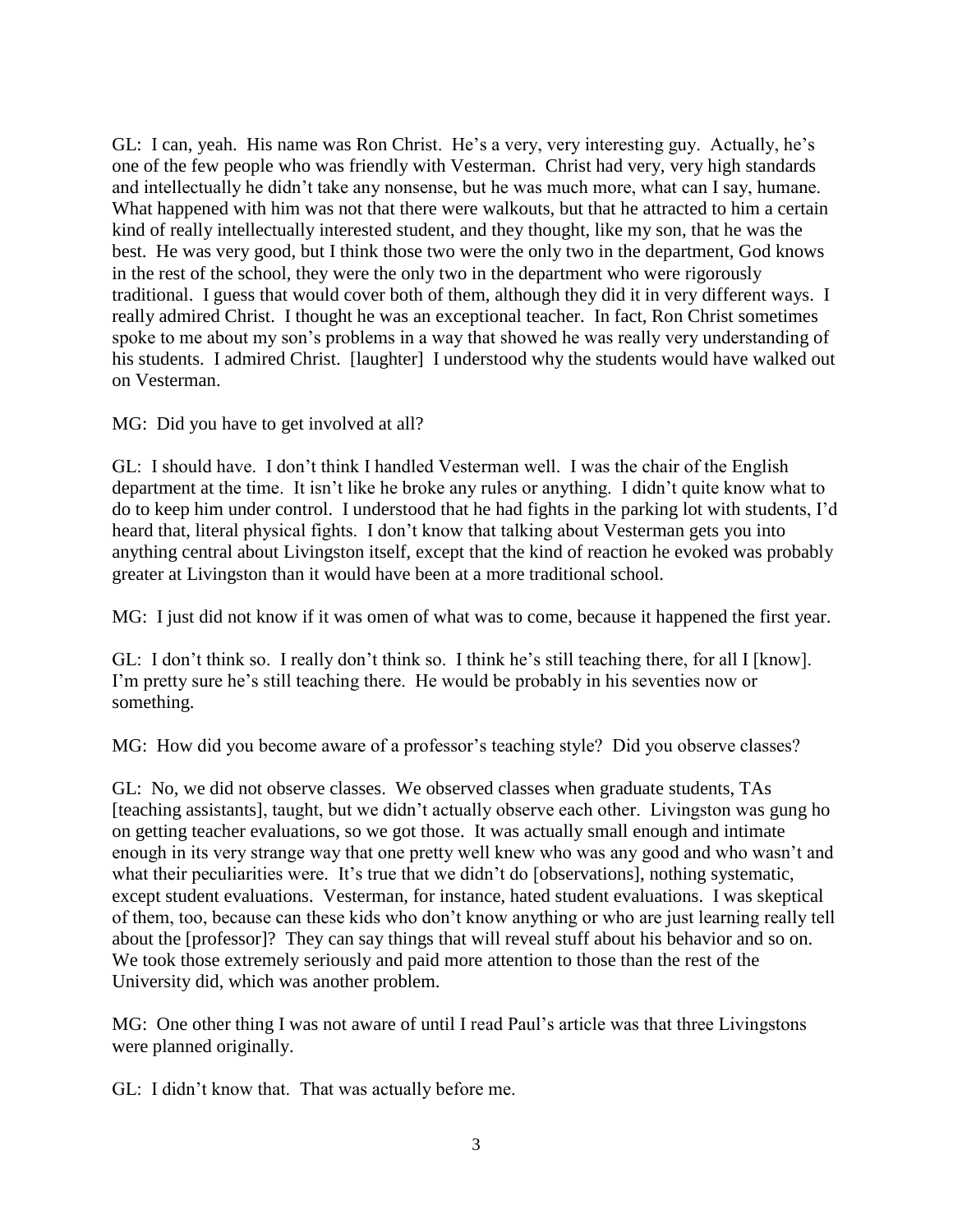MG: Okay.

GL: Lynton, who were the other folks involved in that, the first sort of vice dean was a guy named Warren Carrier, a very interesting guy. I do know that when Livingston was first conceived, it wasn't conceived as it opened. That's part of why there were all these Ivy Leaguestyle hirings as well. They were thinking of Livingston as an intellectually advanced place and not as a place that took up the battle cries of the 1960s, but it became that latter. [Editor's Note: In 1968-1969, Warren Carrier served as associate dean, professor of English and comparative literature and chair of comparative literature at Livingston College. In 1969, Carrier became a dean at San Diego State University.]

MG: I bring that up because that was alluded to as one of the reasons why Livingston "failed," that there was not the institutional or state support to fund those two other colleges that were envisioned.

GL: Oh, yeah, not that Livingston would become different kind of college, but that there would be [other colleges built on the site in Piscataway]. Yes, I did know that. I don't know the ins and outs of funding problems, but you've heard that they were serious.

MG: That is what it sounded like, so maybe there was some resentment. It seemed like it was on both sides, that Rutgers and Douglass felt that some of their funding would be spent on Livingston.

GL: Yeah, yeah.

MG: I did not know if you felt that tension, too.

GL: Well, there was great tension among the colleges, really serious tension. I am not a belligerent person, but I remember backing the chair of the Rutgers English department into his sink. [laughter] There was a lot of snootiness and nastiness about Livingston. I think it was bad for the University as a whole, but it was also bad for Livingston because it made Livingston very defensive and it made people like me defend things in Livingston that they otherwise would say have to be changed. There was great tension. When I arrived, the sentiment of the culture of the colleges and of the community in which Livingston was located was that this was a black college for intellectually disabled students, and it felt really racist to me. A lot of the objections to Livingston were legitimate, but they were things that ought to have been able to have been ironed out. The general cultural perception of Livingston was that people were sort of scared, "Livingston's got black people. Wow, what could happen?" That lasted as long as Livingston in its original state lasted. It wasn't easy. It made me angry all the time, and it made me defend things I probably wouldn't have defended or I would've made compromises on. [laughter] I do remember the Rutgers chair. We were otherwise friendly, but the cynicism, and it wasn't racism I guess, but the cynicism about Livingston just infuriated me. It wasn't good.

MG: It seems like the campus' design and architecture fostered this sense of insecurity.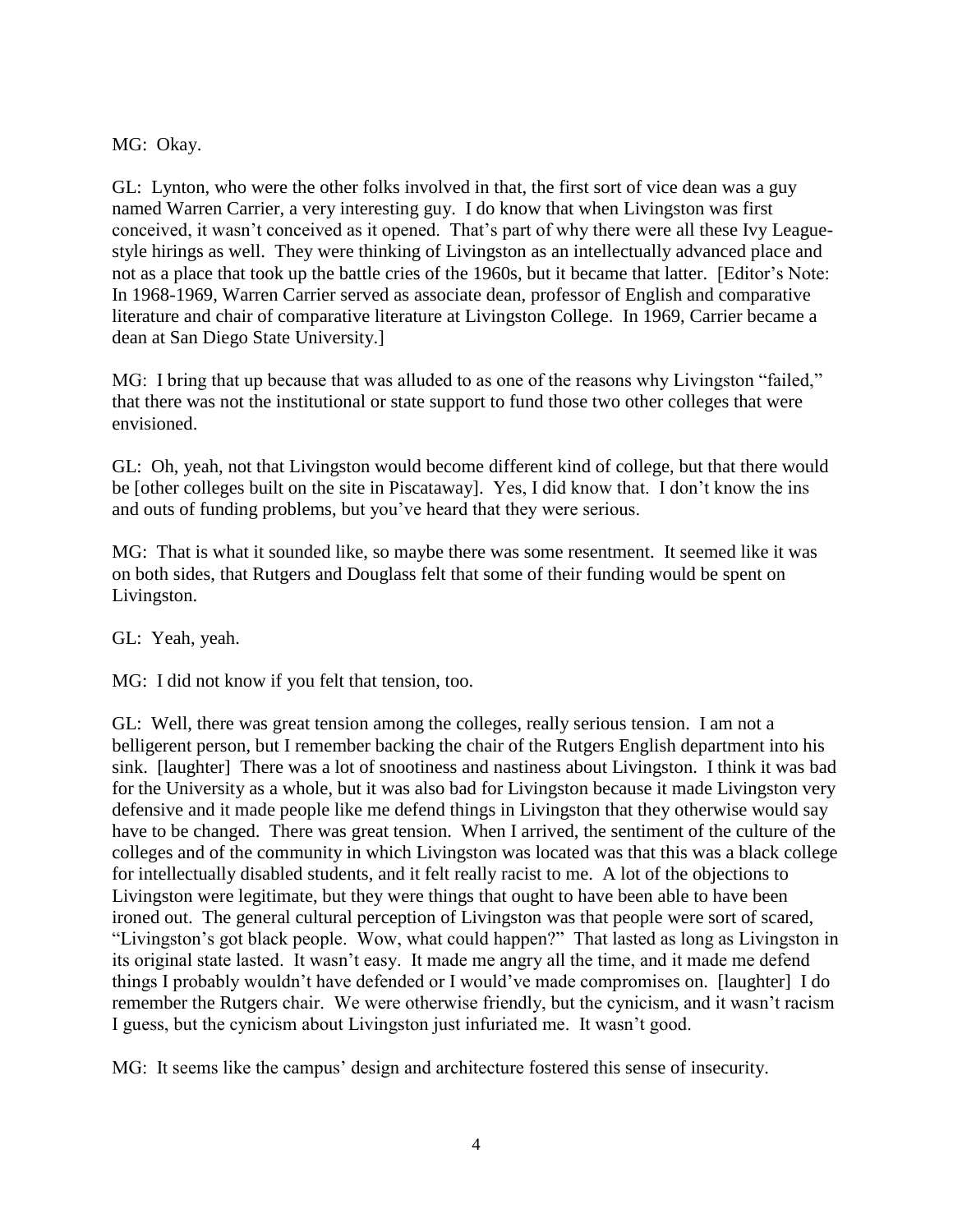GL: Clearly, we were the slums. [laughter] We were mudflats. I was totally isolated from the rest of the University, and the kids didn't want to come over and for good reason. Why would you want to live in a mudflat? [laughter] Then, all the stories about stuff that went on in the dorms, and you've heard all of that stuff. It was very bad, and they were self-confirming. The criticisms ultimately got confirmed by the activities on the campus. The heartbreaking thing for me and for many of my colleagues was that we thought it would work. We would bring these really bright, progressive-thinking kids together with first-generation students, and they would work it out together. These white progressive kids, they didn't become racist, that would be unfair to say, but they were overwhelmed by racial difference and they didn't know how to cope with it. All these talents were just sort of shattered. A lot of those students were the ones who worked with Ron Christ. The really fresh-thinking, well-educated kids from middle-class homes in Long Island and so on, they flocked to a really smart teacher like Christ. There were other such teachers, maybe not as good as Ron, other such teachers around, so they could find, if they were careful, they could find teachers. It would end up that the classes would be segregated anyway. The white middle-class kids would go to one kind of class, and the black kids would go to another class. We didn't know. I said that last time. We just didn't know how to do it.

MG: You talked last time about the kidnapping that took place on campus, and I was reading about the thefts that were going on.

GL: Right.

MG: It had to do a lot with the tunnel systems.

GL: Right.

MG: I was curious if there were incidents of sexual assault on campus.

GL: Well, that's interesting. I don't remember any, but that doesn't mean that there weren't. A lot of stuff happened that I didn't know anything about. Sexual assault was not one of the things that people were talking about. I can't remember an instance of that. That's more in the news these days. I assume since Livingston was part of the real world, there was some, but I don't [know]. People didn't complain about it. I'm just trying to think whether there were any faculty who got into it. No, I don't think so. You didn't come across anything?

MG: No, I have not read any reports. I just thought it seemed likely.

GL: No. It was really racial. There was no question that it was racial and the deep cultural differences.

MG: I also have not heard a whole lot about Vietnam War protests on campus.

GL: Everybody was up in arms about the war. All of Rutgers had that sit-in. Do you know what year that was?

MG: There were a number.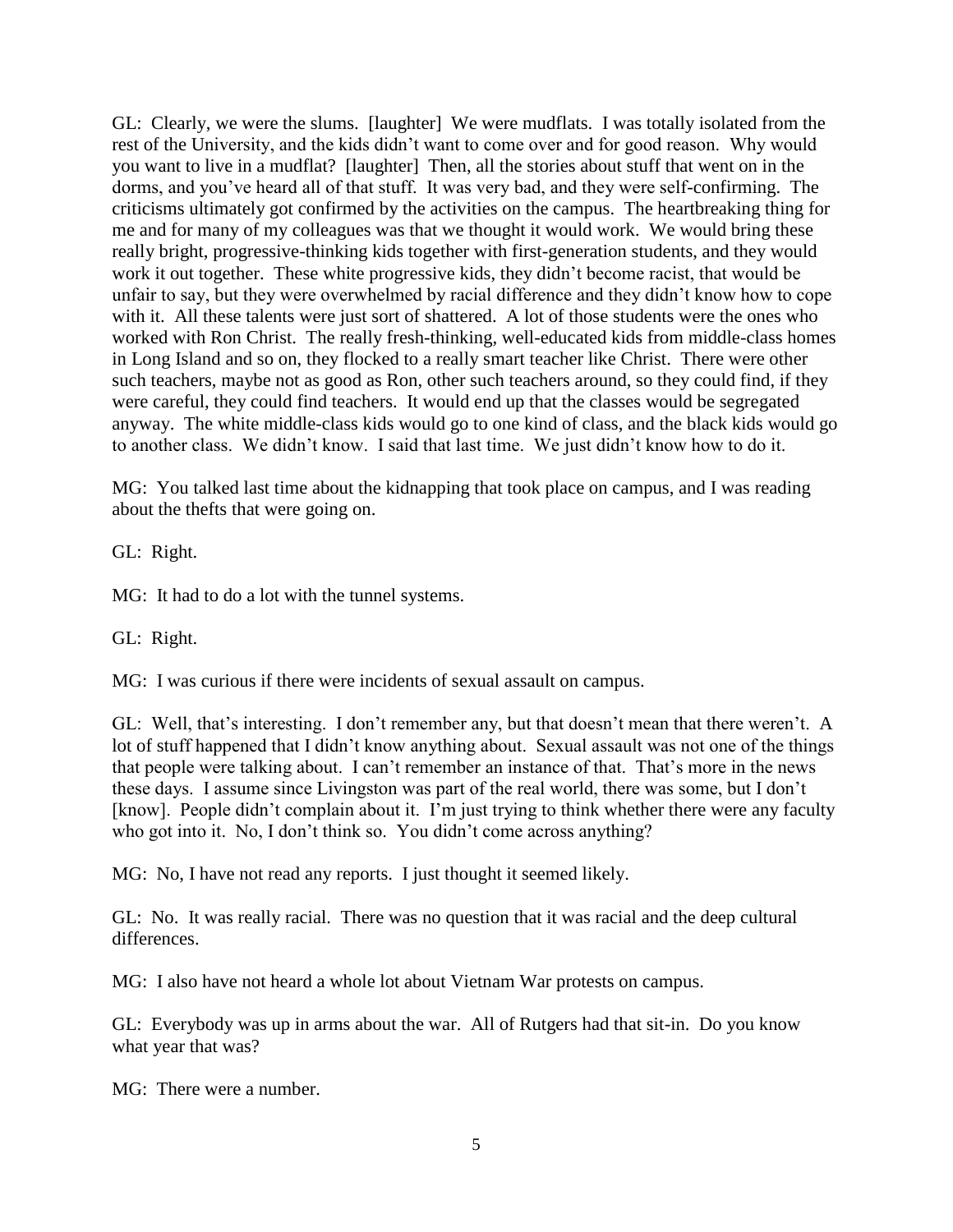GL: There was a very big one that our brilliant president, Mason Gross, brilliantly shortcircuited. That was University-wide, but on Livingston Campus itself, I don't remember any particular one, no. [Editor's Note: Mason W. Gross served as the president of Rutgers University from 1959 to 1971. Dr. Levine is referring to the takeover of Conklin Hall by members of the Black Organization of Students in February 1969.]

MG: I had also read that admitted students were allowed to be part of both the planning process and then the governance, and I was curious how that worked.

GL: Not well, but, yes, they were. I now cannot remember. Just hang on one second.

MG: Sure.

GL: I found, aging and yellow and brittle, that article. Somewhere, I found it, and I put it back somewhere again. There was an article about a big organizational meeting of the students and the faculty together and planning committee, but I can't remember the details now. It was a very big event. I spoke at it. There were several founding faculty who spoke at it, but it was the result of the governance by both students and faculty. I did find this old yellowing thing, which you might want to read, when I went to Stanford, which was right after I had just about resigned. They interviewed me about Livingston College, and you'll recognize some of the stuff I'm saying now was in there. You might be interested in that. This is a Stanford newspaper. It must have been 1975. I don't know where this turned up. It's an interview with me about my experience at Livingston. We did have the governance problems. I don't have a clear enough memory. I remember lots of big upsets and this very large meeting with the whole college, but I don't remember what it was for. There was an article I came across the other day, rummaging through the garbage of my past, I don't know where it would be. That would tell us something about what was going on. I'm sorry I can't remember the details.

MG: That is okay. I was curious about the code of conduct for Livingston. It was a little bit different and looser than Rutgers. Students could have pets and paint their walls.

GL: Yeah, we had doggies in the classroom. [laughter] I didn't like that. [laughter] You saw what Lucy just did. [Editor's Note: Dr. Levine is talking about his dog.]

MG: That is the sweetest.

GL: I think I told you that one of the reasons I did come to Livingston is that, committed as I was to doing something useful, I also wanted to cover my rear end and they had a very good graduate program. Now, I remember teaching in the graduate program, and one of the students had a dog that she brought all the time. We made the dog stay out of the room. [laughter] That was on the Rutgers [College Avenue] Campus. Did that mean that it was possible also for Rutgers students to do it?

MG: I do not know.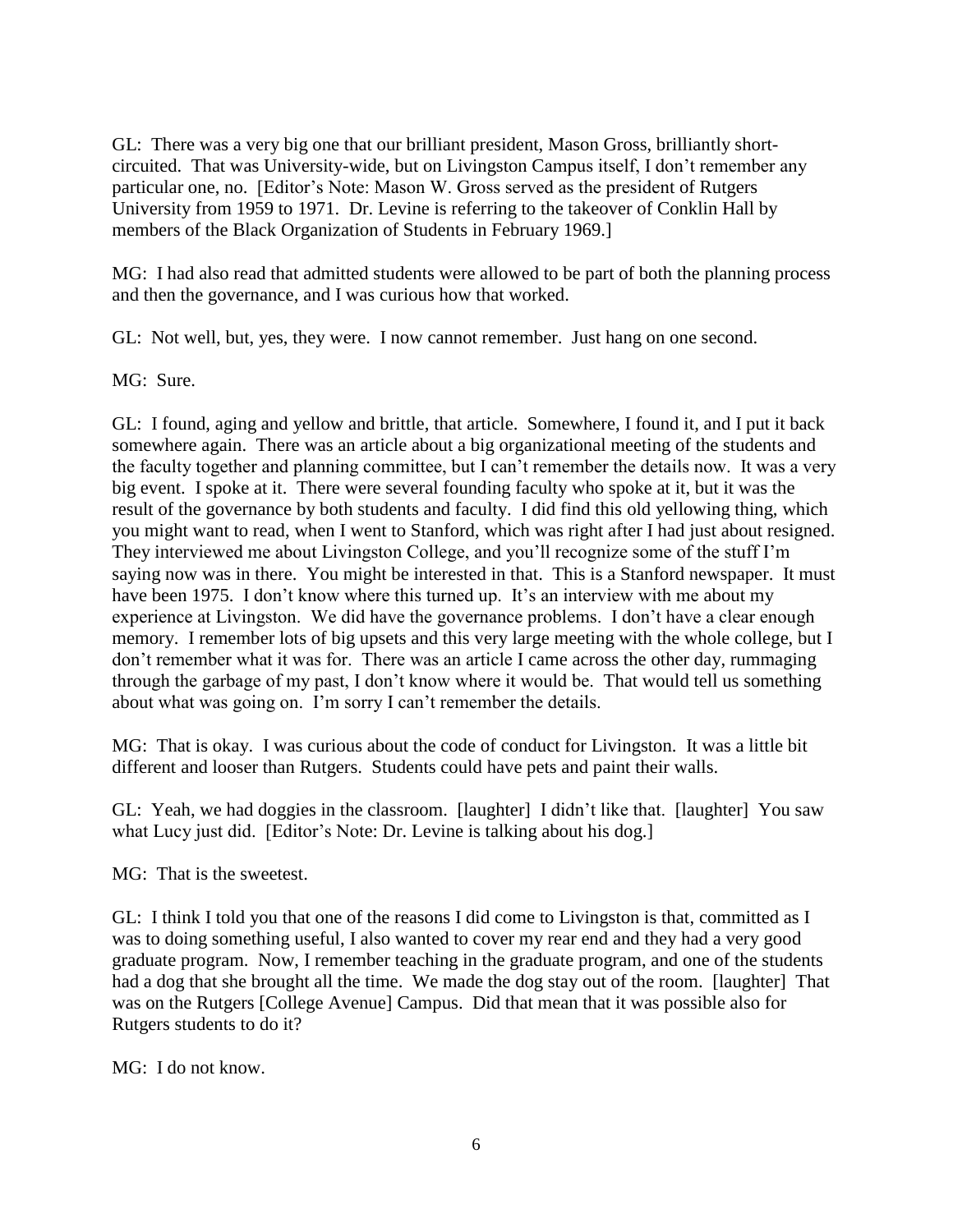GL: There was a kind of looseness, but I don't know what the actual legal limits were. To have a dog come in, I wouldn't have been surprised. [laughter] No dog ever disrupted one of my classes. You see, I attracted more white students than black students. Students came to me because they wanted to be English majors in the old-fashioned way. This is a similar subject. Livingston courses were four credits, and the Rutgers people really resented that, because, in fact, our meeting times weren't all that different. It was a commitment to more engagement, one-on-one engagement, which turned out on the whole not to happen.

MG: Yes, you said the teachers took advantage.

GL: A lot of them did, yeah.

MG: I also read that the Malcolm X house was established before even classes started for the year.

GL: Yeah, yeah. Our radical, chic dean was very supportive of that. He had all these great [ideas], I'm not being critical of him because we were all in the same boat, but he wanted to do something that would recognize immediately our commitment to racial recognition and absorption of that into the whole texture, so, yes. We did talk last time, I remember, about the horrible confusion of that first day when the students arrived, and the black students wanted to be with the black students. All the plans were just blown right out of the water immediately, so whatever good, culturally-beneficial ideas Lynton and the others had, they had very little relation to reality.

MG: Was the Malcolm X house set up for all the years at Livingston, or was it just that first year?

GL: I don't remember. It didn't actively impinge on my life at Livingston, so I don't know how long it survived.

MG: Maybe this is related to what I asked you earlier about governance, but there was an academic assembly set up.

GL: Yes.

MG: It had student representation.

GL: Yes, it was a meeting of the academic assembly that I'm talking about.

MG: Okay.

GL: Yeah, yeah.

MG: The students protested because they felt white students were overrepresented.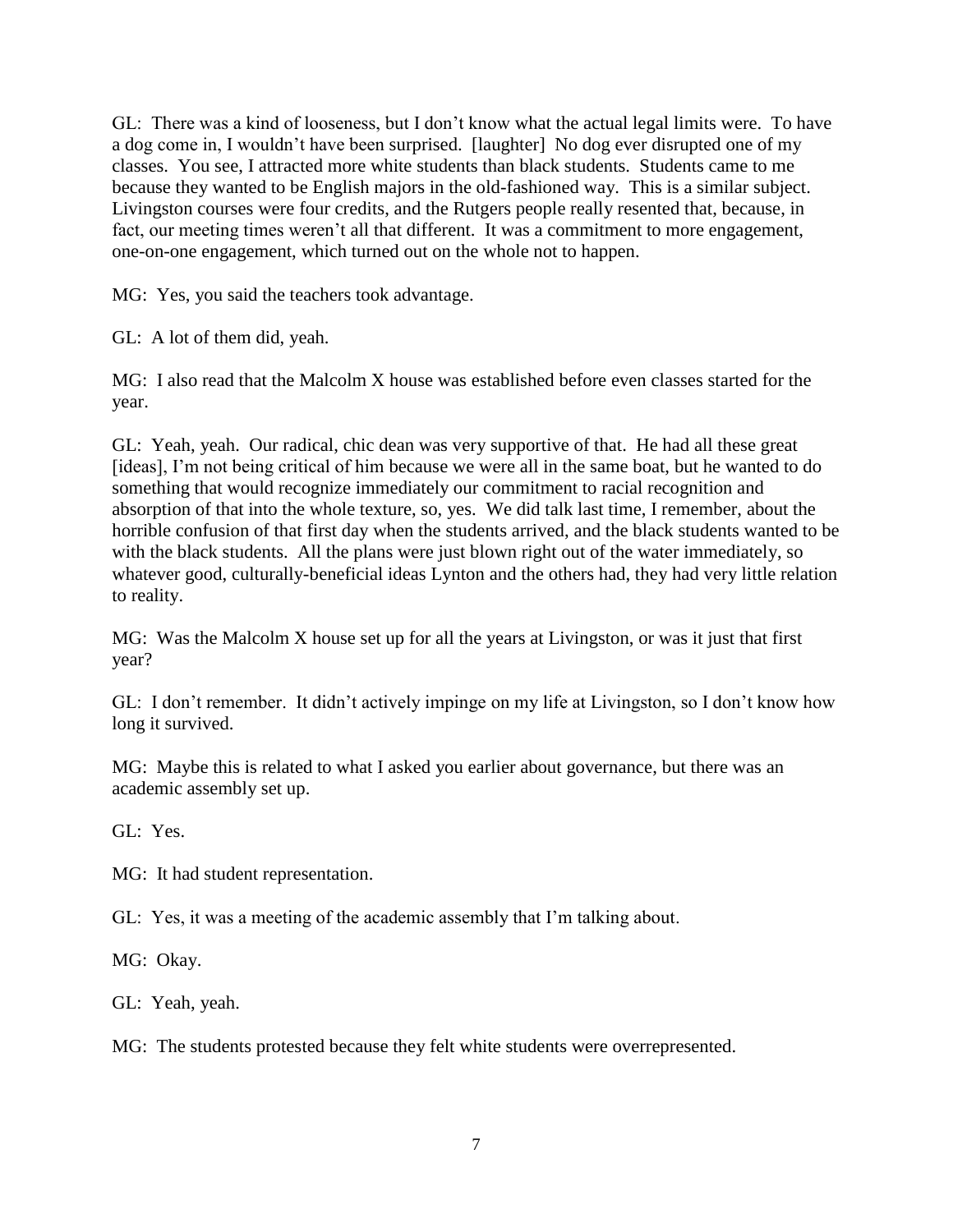GL: Something like that, yeah. I really don't remember the details. I remember being very nervous trying to negotiate between the different parties and me being a sort of representative of old-fashioned authority and wanting not to be. I remember being deeply uneasy, but the details of why and what was going to happen I don't remember. You could find it in *The Targum* I would guess.

MG: Probably.

GL: Somewhere, whatever year that would've been, probably '70-'71, something like that, you could find a description of that whole event.

MG: Okay. Were there LGBT groups on campus?

GL: No. If there were, I didn't know about them. No, that's much more recent. Don't forget, this is forty years ago.

MG: I knew in the 1960s, there was the Student Homophile League at Rutgers.

GL: Yes, yeah. There were gestures towards the recognition of homosexuality. Simply, there were a lot of homosexuals not on the Livingston faculty so much, yeah, even on the Livingston faculty, but on the Rutgers faculty. Most of them were more or less closeted. It was historically so far away. It may have been the initial moments in the movement towards what's happened. The Rutgers English department was well known everywhere as having, this is silly to say, important homosexuals in the faculty, and one of them, David Kalstone, became famous, but it had nothing do with the politics that we recognize today. In fact, in the '80s, as we were moving towards some de-closeting and all that sort of stuff, the homosexuals I knew on the Rutgers faculty simply didn't participate. It wasn't a thing on the campus at all. No, the answer is no. There was none.

MG: One other thing I read about in Paul's article was that the teachers could be kind of flexible with where and how they taught. Allen Howard was teaching inside dormitories.

GL: Yes, oh, yeah. There was a lot of that, and people would take classes home. Livingston did act out some of the things it wanted to do, and there were some wonderful relations between students and faculty. Did you ever get to talk to Dave Leverenz?

MG: He was interviewed not by me but by my colleague Will Buie.

GL: Oh, I see.

MG: I think they had a really great conversation.

GL: Dave is a wonderful man, and he loves students. The students loved him. He was totally committed to them. I don't know whether he held any classes at his house, but no unconventional way to gather students would have bothered him at all. I suppose I overdo, because so many of us were so disappointed, I may be overstating the failure, but there was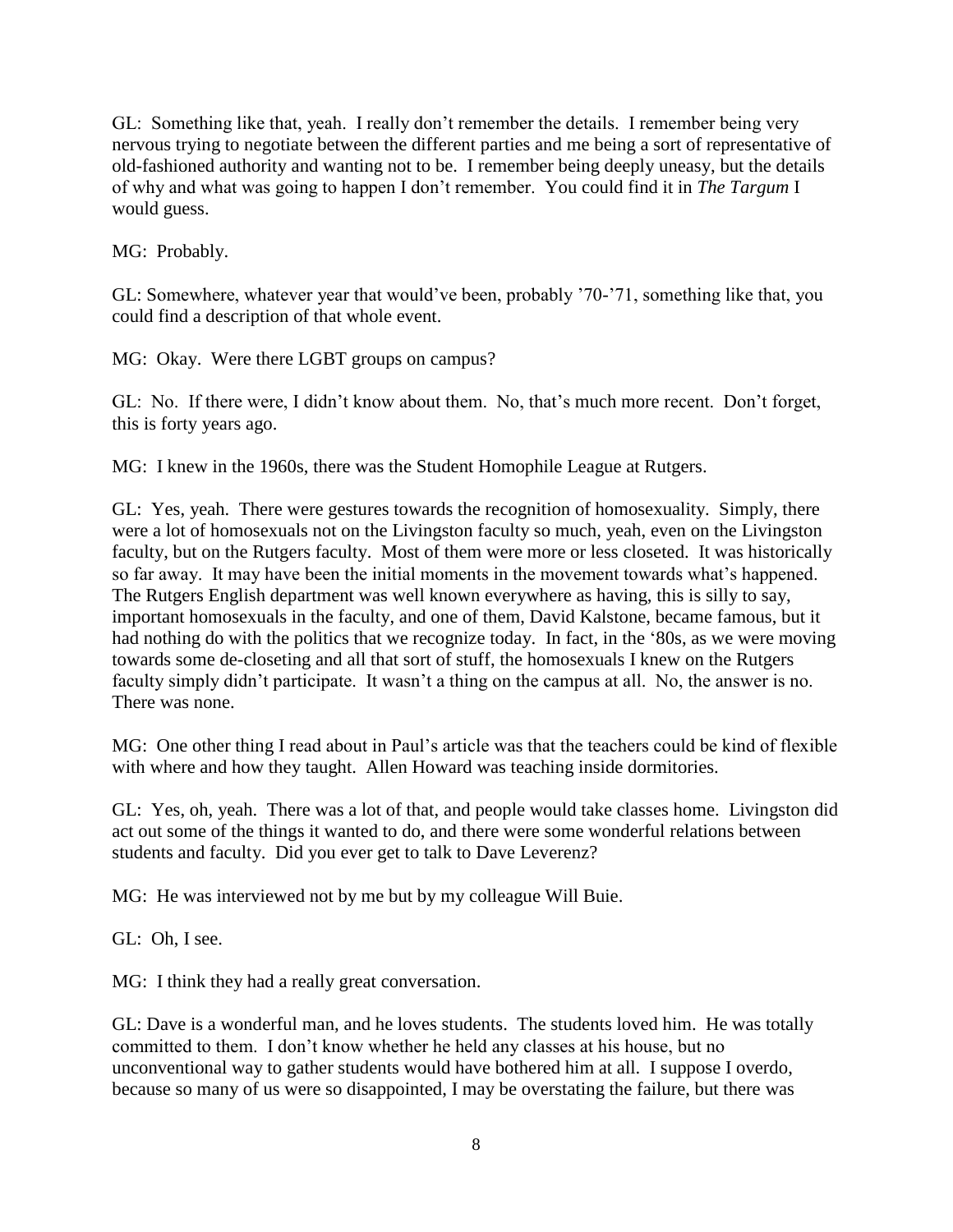really great stuff and great faculty who were as committed to their students as the college pretended to be. [Editor's Note: David Leverenz taught at Rutgers for sixteen years and served as chair of the English department at Livingston College from 1975 to 1980.]

MG: I pulled from Paul's article a list of the negative things and a list of the positive things.

GL: Yeah, yeah.

MG: Maybe we will get through the negative things, and I will mention some of the positive.

GL: Okay.

MG: One of the things in Paul's article was backed-up sewage, chlorinated water, not enough hot water, blackouts, poor transportation, limited hours at the library and health services, bad food, and destruction of the landscape.

GL: All of the above.

MG: Yes.

GL: It was hard. Lynton, after Woodstock, when the college opened, he gave the spirit-of-Woodstock talk, you know, there were people lying in the mud and sort of joining together, holding hands and singing *Kumbaya*. Yeah, the thing is that those physical limits actually have a significant effect on morale and education. Yeah, all of that was a problem. There was only one really adequately functioning building, and that was Tillett Hall. [Editor's Note: The Woodstock music festival took place in Bethel, New York from August 15 to August 17, 1969.]

# [RECORDING PAUSED]

MG: We were just talking about some of the pitfalls.

GL: Yeah.

MG: There was a library on campus.

GL: Yeah, there was. It was a very inadequate library, but there was a library. I'm trying to remember whether it was there the first year. It was either there the first year or very shortly thereafter. I didn't use it much.

MG: Some of the positive things included the music on campus.

GL: It was terrific, yes.

MG: African dancers and drummers. There was a gospel choir. I know there was a great jazz program, too.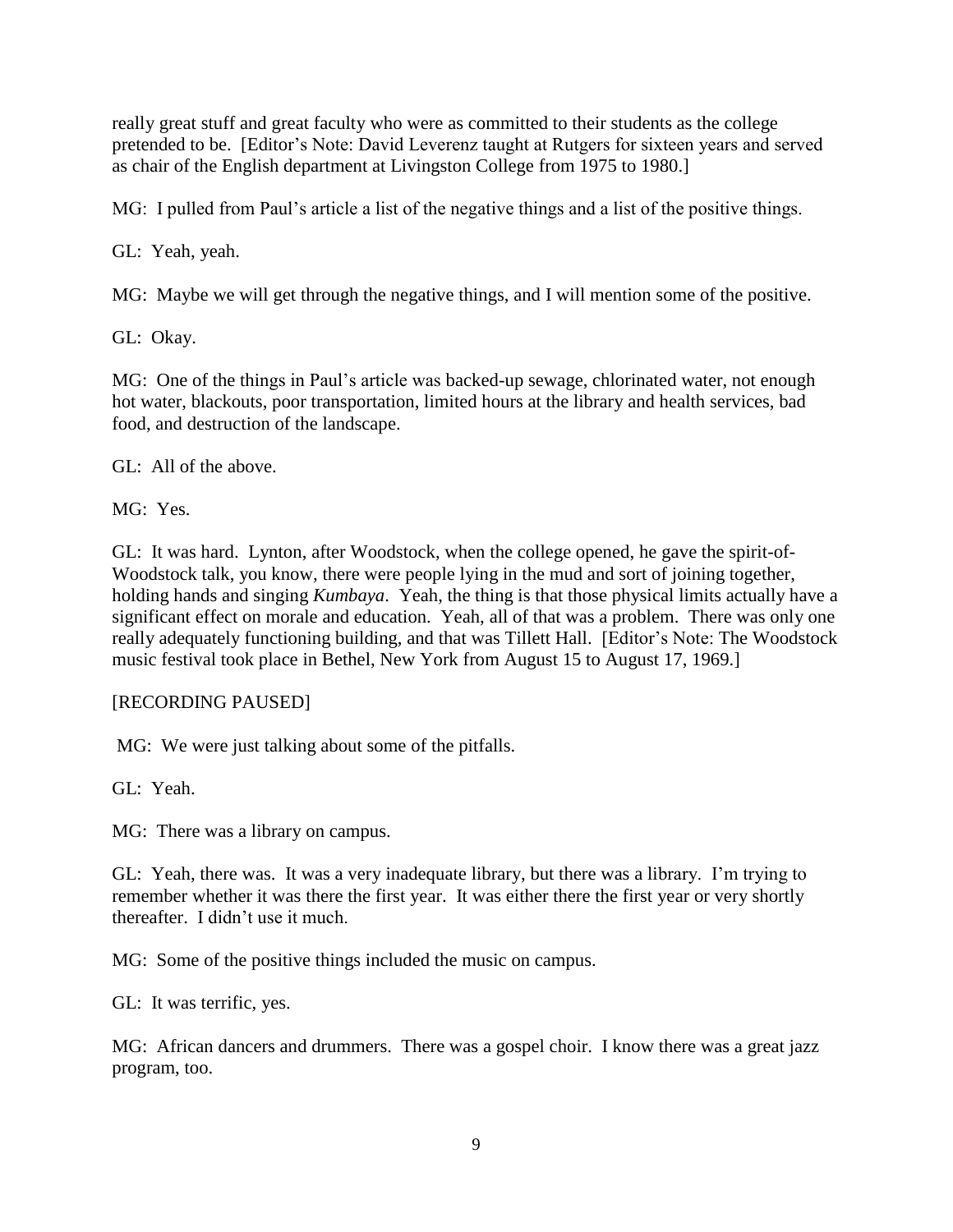GL: Yes.

MG: I have been interviewing Larry Ridley.

GL: That's right, yeah. Lynton prided himself on that jazz program. These people were really good. Didn't they eventually move to Mason Gross or to Newark or something? [Editor's Note: Larry Ridley served as chair of the music department at Livingston College from 1972 to 1980.]

MG: The Institute of Jazz Studies is at Newark.

GL: That's right, yeah.

MG: I have only interviewed Larry once. He gave me about forty-five minutes, so we have got to continue the story. Can you talk a little bit about the Puerto Rican studies department?

GL: Not very well, no, I can't. The short answer is no, I can't.

MG: How long were you at Livingston before you left for a year to go to Stanford?

GL: Well, I was there in '68 before [it opened]. It opened in '69. I was there in '68 before it opened. I was involved in the planning, and then '69, '70, '71, '72, '73, so it's five. [What is] the date of this?

MG: Here we go, January 1975.

GL: Okay. I went to Stanford in '74, which means that I was there from September '68 to June '74. That's five-and-a-half years or so. I wasn't there for the initial planning, but I was brought the year before it opened to plan for the opening year. I stayed chair until '74.

MG: Well, tell me about that year away and what you were doing in California.

GL: Okay. I don't know how far we got in our last narrative. [laughter]

MG: We did not talk at all about your time at Stanford.

GL: The decision to go to Stanford for the year followed my decision to leave Rutgers. I had been sort of psychologically broken by all of this. I was really deeply disappointed in Livingston and deeply disappointed in myself, and I knew that I had to do something else. I think I told you that I accepted a job at another college that was totally committed to teaching, and that was dumb personally because although there wouldn't have been half the tensions that there were at Livingston, there would have been a bunch of nice, white middle-class kids who would like what I do. I was trained to be a research scholar, and I love teaching graduate students, which I could do at Rutgers, but that was so mixed up with all the rest. Did I tell you this? I probably did, but in any case, I took the job at Purchase [College, the State University of New York]. Then, I got a call from Stanford, saying, "Would you come for a year?" I said, "You bet." Losing a very good friend, I canceled my commitment to Purchase, and I said to Rutgers, "I'm going away for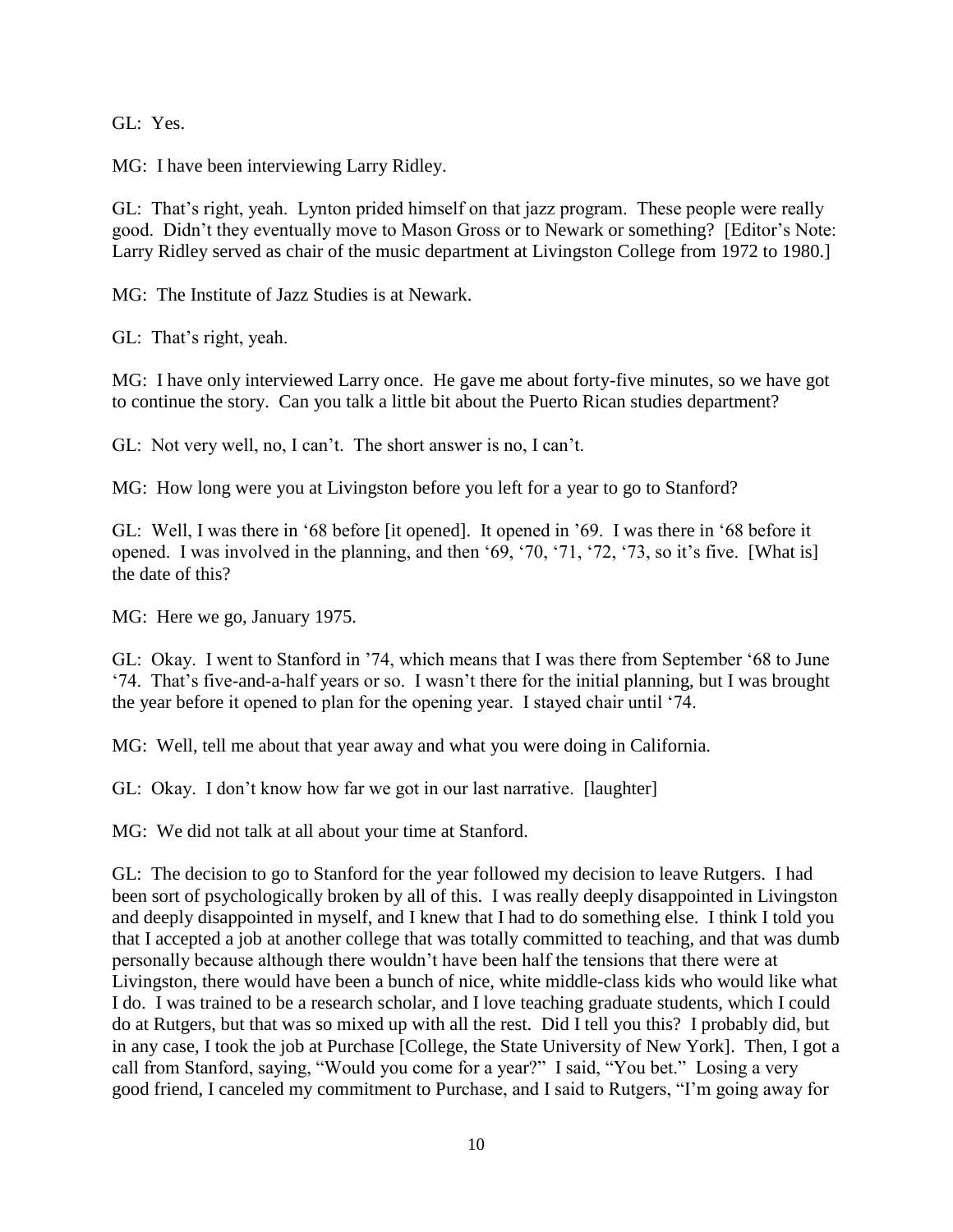a year. I'll come back." "Okay." I knew if I came back, I was going to come back primarily as a graduate teacher and not to save the world. I went to Stanford, and it was a really, really important year for me because it allowed me to breathe again, to rethink what had happened, to tell people who asked [laughter] what happened and what didn't happen. It was very interesting that Stanford itself was recovering from a really brutal experience of its own, where a faculty member named Bruce Franklin, who is probably still teaching at Rutgers-Newark, a good Americanist scholar but a genuine radical, hands-on, and he was a faculty member at Stanford and he was caught with guns in his attic or something. That was the year before I got there. They took away his tenure and fired him. This is all in the aftermath of the '60s, late '60s, post- '60s stuff. [Editor's Note: Stanford University fired tenured English professor H. Bruce Franklin after a faculty advisory committee found that he had incited disruptive behavior at an anti-Vietnam War rally in 1971. In 1975, Rutgers-Newark hired Franklin, and he has been the John Cotton Dana Professor of English and American Studies since 1987.] When I went to Stanford, I went to a place that was in psychological turmoil itself, even though it was a totally elite place. For me, it was really interesting because I'd go from faculty member to faculty member, a lot of people became friends, each one would tell me a different version of this horror story with Bruce Franklin. I got to be the outsider sort of looking, instead of the insider getting crushed in one way or another. At the same time as all of this stuff was going on, I found myself teaching students unlike Rutgers students. Rutgers has a lot a very good students, but you're not going to find a class where there's nobody who's a bad student. Here I was. I had never done that before; I never did that again actually. I would teach a class of a hundred kids, and they were all good. It was just a matter of how good they were. I said, "Holy mackerel." Whatever I said, at the undergraduate level, whatever I said, everybody either understood [or] would talk to me. It was relaxing, because I was actually doing something I really enjoyed and the kids liked it. The pressure was intellectual. There were a few emotional crises. Rich people get crises, too. It was just a much more unequivocally comfortable thing to do. The graduate program, I still have contact with a bunch of the graduate students I taught there. They liked me, and I liked them. It was a year of cleaning the soul. [laughter] It was a retreat. My relation to the '60s at that point was just listening to the faculty who were all upset about what had happened the year or two before. Then, they would ask me, "Well, what about your?" So, I told them. It was putting it all behind me. Since I always have this odd conscience, which makes me do things that aren't as pleasant as other things, [laughter] I had sort of mixed feelings, like, "What am I doing? I'm leaving behind all the stuff I'm committed to. I don't want to teach in a school where nobody needs me, because they're all smart anyway." Yeah, I do. I went there thinking of this as a kind of vacation or way to pull myself back together again, not to speak of the pleasures of the California climate. The winter in Palo Alto is not bad. Have you spent any time in California?

#### MG: Only on work trips.

GL: It was a great year. It was really terrific. My daughter met her best friend there in middle school or whatever it was. My birding interest had really just begun, and what a great place to do it in. My life became really pleasant in a way I wasn't used to. I didn't think that's the way life should be even. By the middle, I remember this happening to me, by a strange fluke, this was really quite funny, because the culture of Stanford was kind of old-fashioned and the chair was a gentleman who didn't bother a lot, they asked me to do the Christmas party. I was living in a house of a guy on leave, a very nice house. We had the party, and in the middle of the party,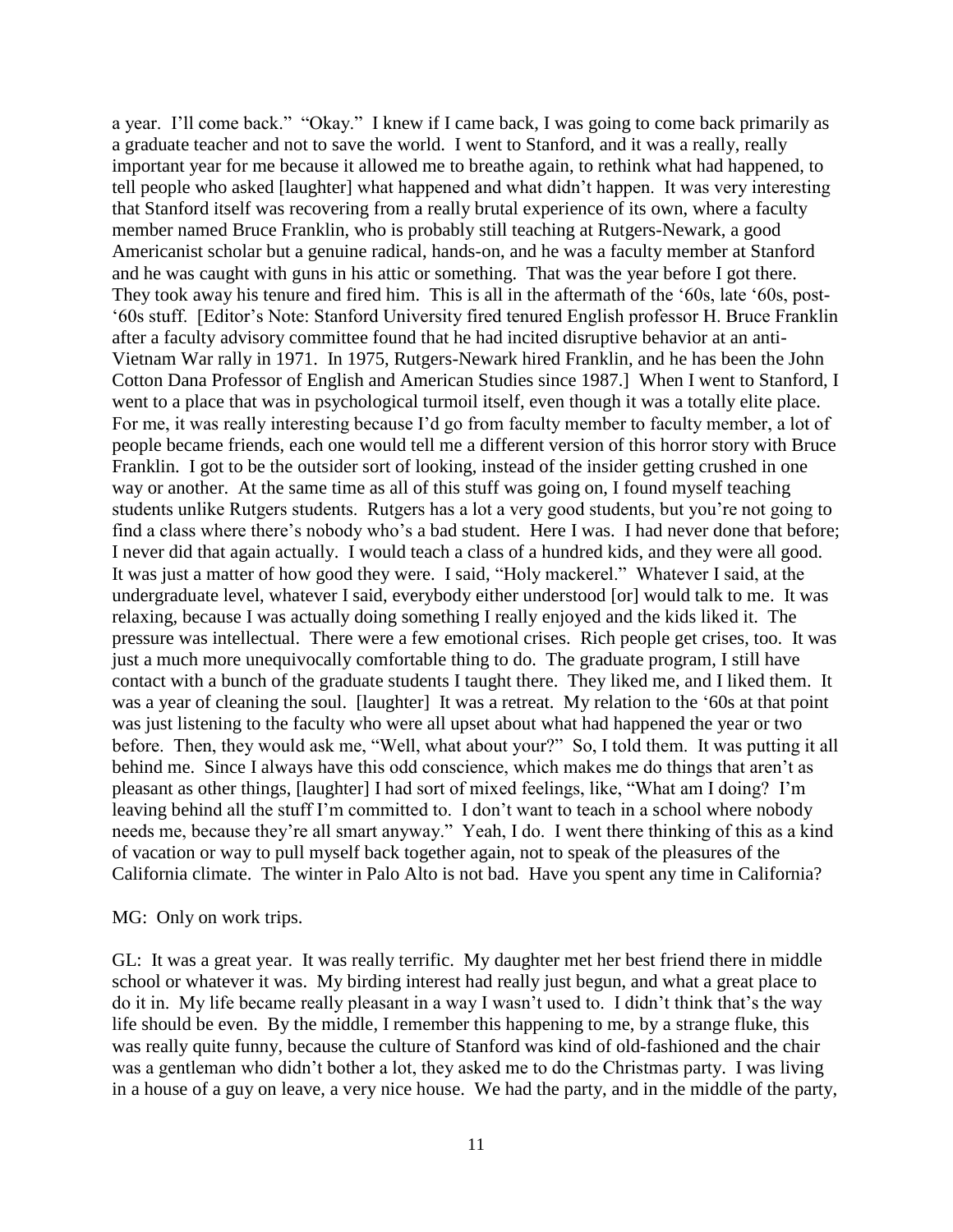the lemons ran out for the drinks. I said to myself, "I can go outside and pick lemons from the tree," which I did. I said, "This is not bad. You could actually live here." I actually thought, which I didn't, I absolutely did not think that when I went out there, I mean, it was more to clear my mind than anything else, [I thought], "I wouldn't mind being here." Then, I realized I wasn't going to be offered a job, not because they didn't like me [or] even didn't want me because it was clear that they did, but because I hadn't made the research breakthrough. If you're going to get a professorship at Stanford, you have to have a bigger CV [curriculum vitae] than I did. I didn't mind going back to Rutgers, because the whole burden of my work changed and I became more graduate teacher than undergraduate teacher, but I thought I could actually live in California. I wouldn't mind that, Palo Alto. If I had done it then, I would've got there just before Silicon Valley exploded. I could've bought a house for half a million, it was more than I can afford at the time, but I could've bought a house for a half a million. It would be worth five million now.

#### MG: California is beautiful.

GL: Yes. It depends on where you are. I know California quite well now, because I've been out a lot. Palo Alto itself now is so precious. You couldn't buy a bathroom there for a million dollars. It's insane, totally insane. It was very comfortable living. We made friends. We'd go into San Francisco. It was half an hour, forty minutes. It would be summer in Palo Alto, and it would be freezing in San Francisco. The whole California thing, it was the cleansing experience I wanted it to be, but it also put in my head, "I've got work to do, and it's work that I really want to do." It's not that I didn't publish. I did publish during the Livingston years, but not the way I would have if my balance had been towards graduate programs and not with all the administration that goes with Livingston. I came back, and my life changed when I came back. I was no longer an administrator. I felt that I was only marginally involved in the complexities of the Livingston experience. It seemed to me that Livingston as an experiment, for students applying, Livingston became the least attractive of the colleges. It wasn't that I wasn't sad, but I had sort of cut the emotional cord. I think even there might have been one year there where I was acting chair. I can't remember exactly. I could look up my CV and see. It wasn't that I wasn't involved at all, but it was just really different. I became increasingly involved with the graduate program, which is where I stayed for the rest of my career at Rutgers. Stanford actually made that possible. I was extremely lucky that Stanford called me, because I shouldn't have gone back to experimental undergraduate teaching. It was dumb. My career took off. I became successful in the more conventional way.

MG: Walk me through that. I know you were publishing a lot of books.

GL: Yeah.

MG: I am curious about that research, those books, how your career evolved, all those kinds of things.

GL: Really?

MG: Oh, yes.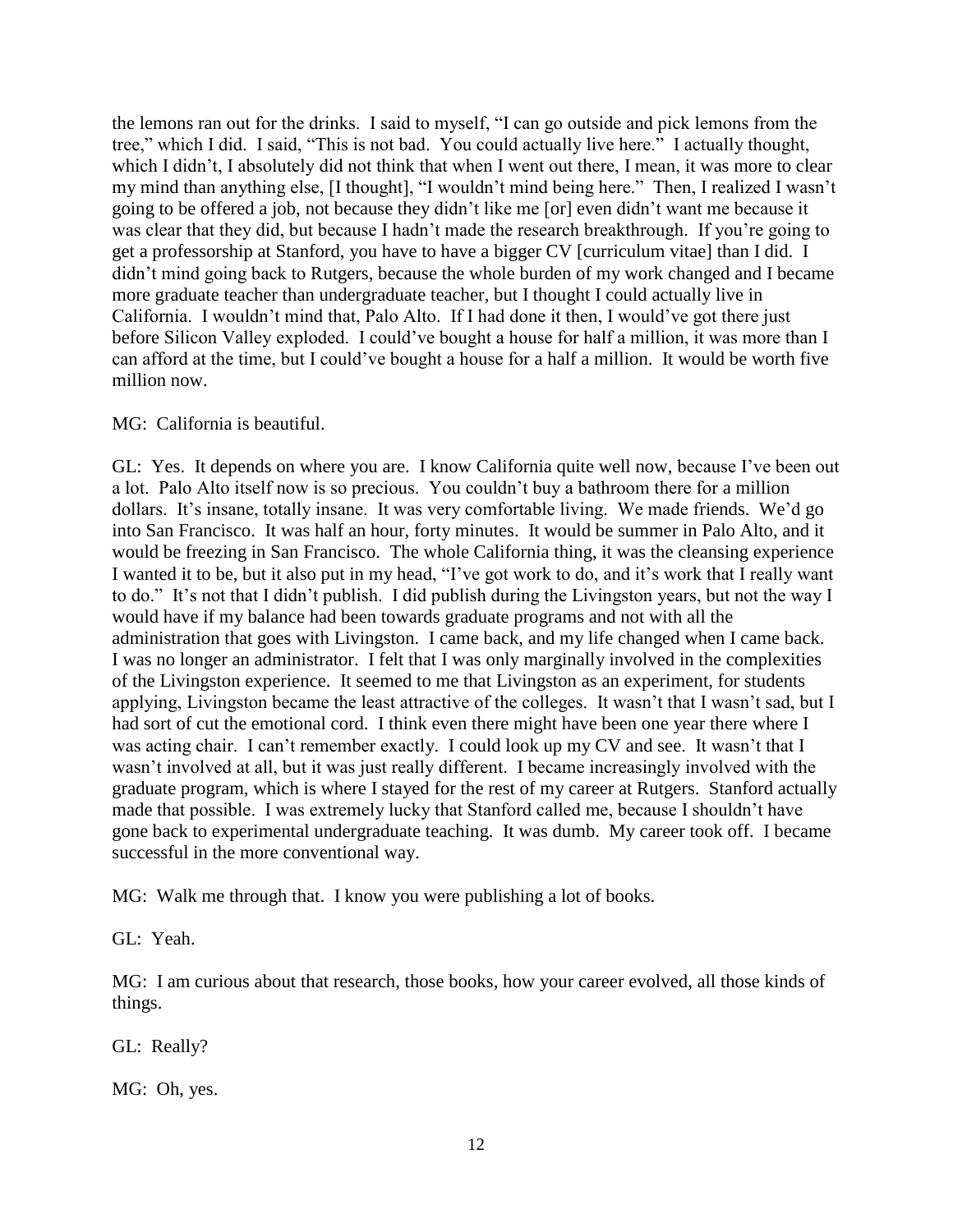GL: I'm not sure why you want to know it, but that's okay.

## [RECORDING PAUSED]

GL: My focus [in] research is Victorian literature. I always kept up my Victorian literature connections. Did I ever talk to you about *Victorian Studies*, the journal? [Editor's Note: Dr. Levine served as an English professor at Indiana University from 1959 to 1968, during which time he worked on the journal *Victorian Studies*. *Victorian Studies* is an interdisciplinary journal dedicated to the study of British culture during the Victorian era.]

MG: The journal, yes.

GL: Yes, my academic career began.

MG: In Indiana.

GL: My work at Indiana in the direction of research and so on, that's why Poirier invited me to Livingston. He wanted somebody who could do the research stuff that he respected. I had always kept up those connections. I gave a few talks, and I published a little bit. I wrote reviews and all that sort of stuff. Once I came back from Stanford, I had the time for really focused, extended work. The career breakthrough came, jeez, when was that book published? [Editor's Note: Richard Poirier served as an English professor at Rutgers for over fifty years and founded the literary journal *Raritan: A Quarterly Review*.]

MG: Which one?

GL: *The Realistic Imagination*.

MG: 1981.

GL: '81, right. The career breakthrough came with that book, which was accepted probably a year before that, so '79-'80, which is four years after I came back from Stanford. That sort of set me up. That made my career, and then everything got easy in the discipline. From then on, I found myself with enough time, that's right, the arrangement with Rutgers was also very generous, I could get leave. It worked out that I would win some kind of fellowship, and I got a Guggenheim, I got a NEH [National Endowment for the Humanities], I got a Rockefeller, and each one of them in effect gave me a year, which is not bad. It's the sort of research career that I had dreamed of at the beginning, but it came with the interval [laughter] of Livingston. I'm not sorry I did Livingston, but I wish that I had known more than I did. In any case, that's where my career has gone, and I've been publishing a lot. I've established myself, I have to say this, I shouldn't, now I'm an old guy, and I think it's fair to say I'm no longer the guy in Victorian literature that people will look to. That's okay; if you get old, you get old. People still respect me. I went to a conference a couple of years ago. I went into a meeting by myself and sat down, and some woman came up to me and she said, "Are you George Levine?" I said, "Yeah." She said, "You're a living legend." [laughter]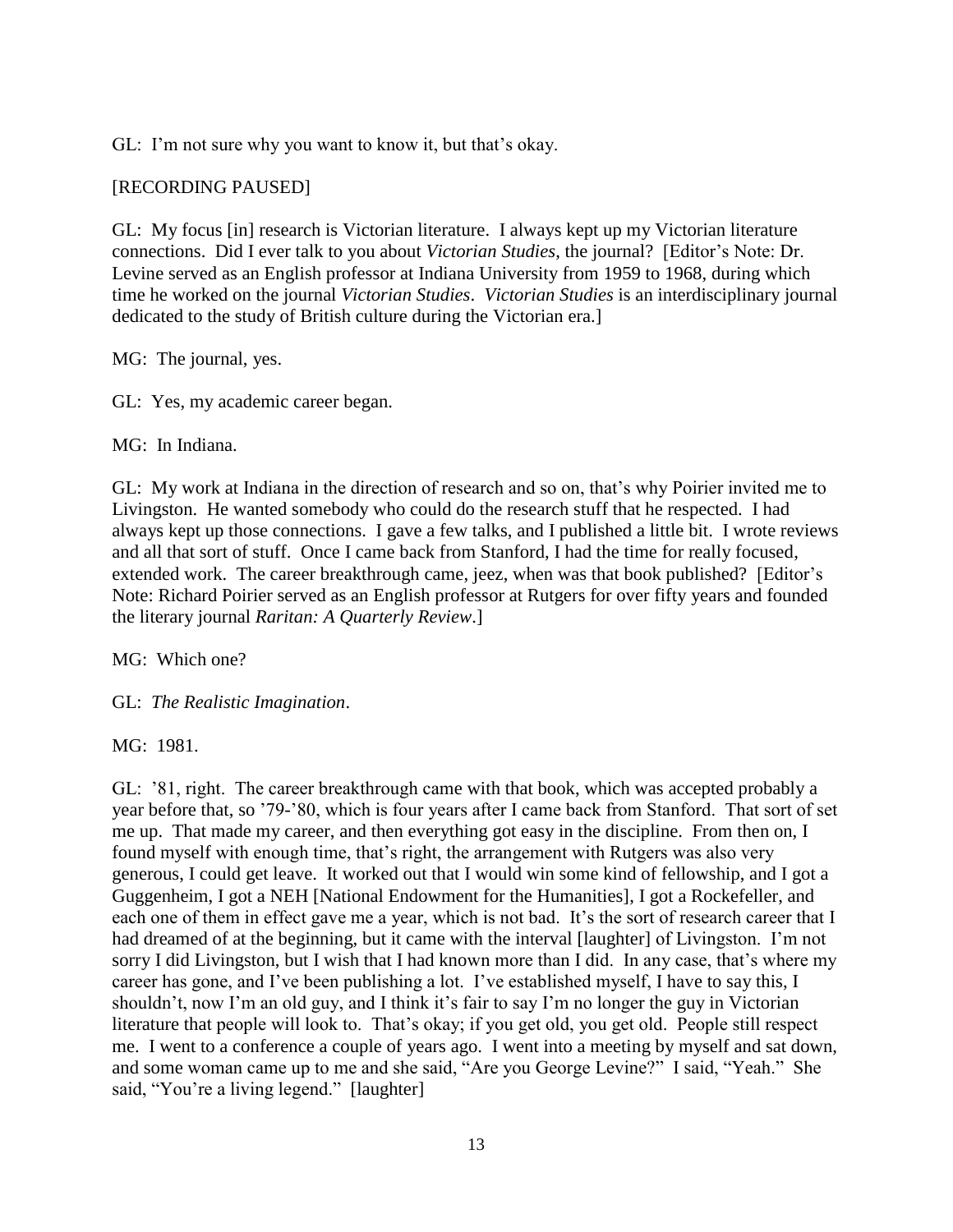MG: Tell me what went into *The Realistic Imagination*, the kind of research and work and what the book was about.

GL: Really? [laughter] For many years, I'd been reviewing books and so on, but my focus of attention had gone to the Victorian novel. This is sort of arcane. The developing critical culture had been very critical, negatively critical, of the idea of realism. Victorian realism was out. I had written my dissertation on George Eliot actually, who was the quintessential Victorian realist, and I tried to rethink it in a way and to insist on how it could be compatible with the critical norms of the time. [Editor's Note: Born Mary Ann Evans, the widely respected and unconventional Victorian-era writer George Eliot is best known for her works *Adam Bede*, *The Mill on the Floss*, *Silas Marner*, and *Middlemarch*.] In effect, *The Realistic Imagination* talks about the way in which realism is not simply an imitation of the real thing out there but part of the literary tradition and it entails imagination and creativity and so on. It took four hundred pages to get it out, [laughter] but that's crudely speaking what it was about. I still get excited about this stuff. I still love to read it, and I'm going to be giving a talk. I'm trying to get reengaged almost as a therapy, so I'm giving a talk on *Middlemarch* next summer at a big conference. I just reread *Middlemarch*. Now, I just received a manuscript. A new book is coming out about George Eliot, and I'm going to be reviewing it. What happened in my career, that it's very interesting to me, is that as I finished the work on *The Realistic Imagination*, I realized almost everybody I was interested in among the Victorians was very interested in Darwin, and I had never read Darwin seriously. [Editor's Note: English naturalist and writer Charles Darwin traveled around the world for almost five years on the HMS *Beagle*, during which time he conceived of the theory of evolution through natural selection. Darwin wrote notes about his ideas of evolution in 1837, but it was not until 1859 that he published *On the Origin of Species By Means of Natural Selection*.]

MG: Why were they interested in Darwin?

GL: Because he changed the culture. How could you not? It's not that they all read him, but it was impossible to be alive in 1870 and intelligent and not realize that a whole way of looking at the world was in the process of changing. I then plunged into Darwin, and I've been doing that now for, well, that would be from the early '80s to now, which is thirty years.

MG: I am curious about that process, you have a literary mind, and so adopting a scientific one.

GL: I was very nervous about that. I was always interested. When I first started my career, a friend of mine and I put together a little book for Norton called *The Scientist vs. The Humanist* [in 1963], which is an anthology of essays about the relationship between science and [literature]. I was always interested in it, but scientifically I was a moron. [laughter] I really didn't know much about science, but I had an enormous respect for it. My scientist friends, including the psychologist who went to Columbia, always made fun of me. [laughter] I sat down and read Darwin seriously, instead of anthology snippets. I said, "This is not only really interesting, it's well written." I got hooked. I've been hooked by two Victorian writers in this way. One is George Eliot that I wrote my dissertation about, and the other is Darwin. I've been rereading and reading Darwin and about Darwin for thirty years, and that got me into reading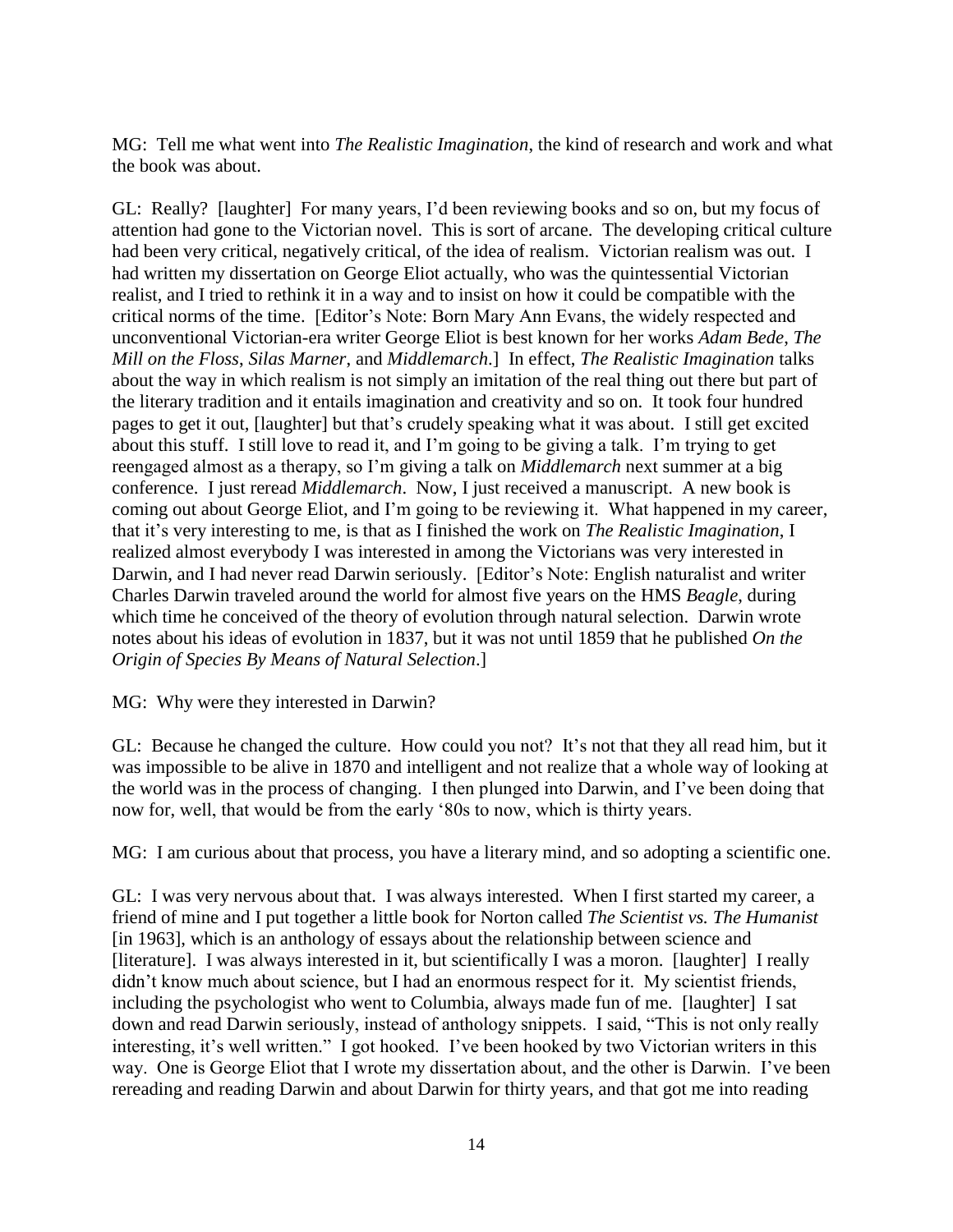about evolution and evolutionary psychology and evolutionary biology. I would say more than half of what I've read over the last thirty years has to do with that stuff. Do you know about the science wars? I guess it was in the '90s. There was a big explosion. Science writers became very cynical and satirical about humanists writing about science and were very hostile to poststructuralist criticism, and this made a big fuss. There was an enormous brouhaha about one scientist who wrote an essay for a cultural journal that was really gobbledygook, but the cultural journal published it as though it were really a serious [piece] and didn't know that what it was saying didn't make any scientific sense at all. The journal was *Social Text*. Actually, it was being partly published out of the CCACC [Center for the Critical Analysis of Contemporary Culture at Rutgers].

#### [RECORDING PAUSED]

MG: Tell me about this article and this debate.

GL: I have a copy of it. I actually have an essay in that issue. [Editor's Note: Dr. Levine leaves the room and is still talking.] I didn't realize it was going to be [in that issue]. I think he teaches at NYU [New York University]. He teaches in New York, named [Alan Sokal], who sent the article to the journal *Social Text* [in 1996]. The basic argument was somehow that science confirms a post-structuralist way of looking at things. It's something like that. It was written deliberately as a way to expose the stupidity of these cultural folk who are critiquing science and don't know anything about it. It was a very, very big thing. It made even the front page of *The Times*. It really was the height of the science wars. A lot of post-structuralists and modern criticism tried to show that science was only a cultural creation like any other and that it was not simply a registration of what the real is but is controlled by various biases and so on. That's the drift of the thing that this was trying to parody. There were long discussions of this that made the intellectual journals, and it even made *The Times* and other papers for a while. That was the apex of things, and things have quieted down a lot now. There is the deep cultural hostility to post-structural criticism. I got into fights here with a mathematician about these things. Ironically, in the issue of *Social Text*, which I can't find in the mess in my room, I had an article in which I was warning my humanist colleagues to watch what they were doing, you know, "Be careful." I've never been able to go the full post-structuralist way anyway. In the same journal where Sokal is actually getting away with showing how we don't know what we're talking about, I was saying, "Watch out, you may not know what you're talking about." [laughter] That was a big deal. I got involved with that. I wrote a letter to *The New York Review of Books* that took that up in great detail. I didn't write an article for them, but there were a whole series of letters about this. I'm not sure exactly why I got into this. One of the things I felt when I found myself really interested in Darwin and in science is that I can never, from my perspective and my knowledge, I can never make scientific claims. I don't know squat. I know what Darwin says, but I also know that Darwin was wrong a lot and all that sort of stuff. What I was interested in was Darwin's cultural impact. My interest in him grew out of my interest in George Eliot and other writers and so on. I began writing a book about Darwin and culture after the publication of *The Realistic Imagination*. I published a couple of essays. I was feeling my way around. A friend of mine named Gillian Beer, I don't know whether you've ever heard of her, Gillian is now Dame Gillian, and she's one of the most prominent critics in England. She invited me to Cambridge. Did I tell you about this?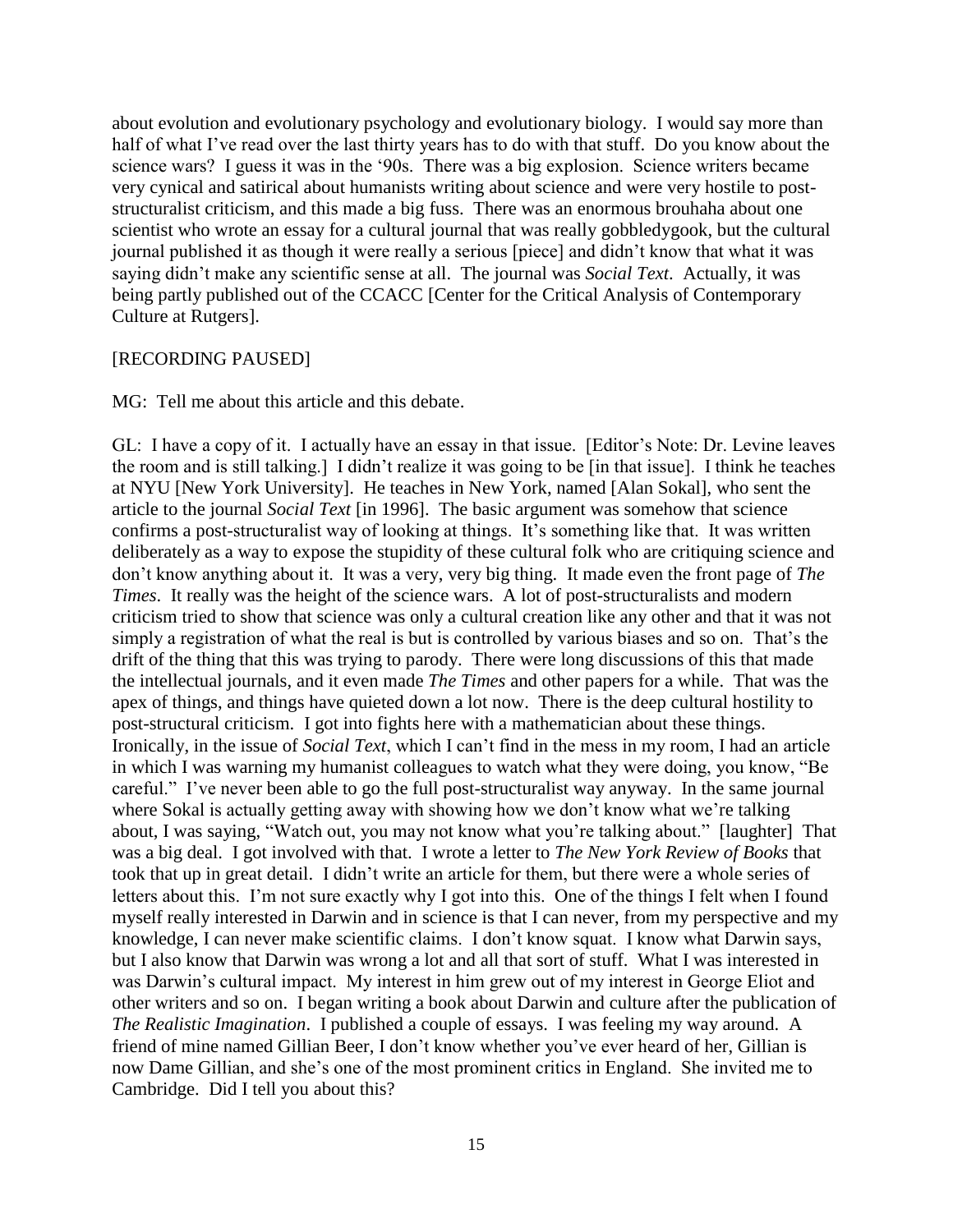MG: The first time we met, yes, but tell me again.

GL: Okay. [laughter] She invited me to be a fellow at Girton College in Cambridge, where she had taught, or I guess she was actually still teaching there. I guess the years from '74 to '86 were really pretty cool for me, but in any case, she knew that I was working on Darwin and she invited me. I had a fellowship there, and my wife and I had an apartment in the middle of Cambridge. We had a really wonderful, great, creative year. I was busy scribbling my stuff about Darwin. [laughter] They asked me to give a lecture to the English department of all of Cambridge University, all the different colleges. I was very pleased, and I had my essay ready. Gillian had a book on Darwin, which wasn't out yet, and she said the galleys would be coming one of these days. The galleys came about a week before I was supposed to give the talk. I was all excited, "Wow, this is going to be fun," and it was devastating, because every idea that I had had that I was going to deliver, it was all there, everything was there. I couldn't rewrite it or anything, so I had to give this talk. Gillian and I were the only ones in the room who knew that she had done it before and better. It was perfectly successful, but I realized that I couldn't write what I was writing because she had already written it. I had to change gears, and I shifted focus in various ways so that my book looks like it's not hers. [laughter] It was an incredible experience. It's the only time that I've had to change course, because I had been anticipated. Usually, just a minor adjustment will take care [of it]. It very often happens that when I'm working on something, it turns out, lo and behold, lots of other people are also. It's in the air or whatever, but usually I've managed to get by. This time, I had to change a lot. Part of the irony of this is, although Gillian became internationally famous and one of the most famous critics in the world, when you read any literary book about nineteenth century culture, they will talk about me and Gillian as being the initiators of a certain kind of criticism. I don't mind being set next to her, but it's really ironic that she wrote the book [laughter] that I was trying to write. I wouldn't have been able to do it as well.

MG: Was it a coincidence that you were sharing the same ideas?

GL: Well, it's not really a coincidence. For me, everything in Darwin was new and fresh. He's really interesting to read. I could see where some of it would be boring or the details that folks like us wouldn't want to pay attention to, but I was astonished at how interesting it was as a read. I do believe that one of the reasons that it was so successful at the start is that it's just really readable and interestingly readable. For me, it was all news, but when you look at the stuff and certain things leap off the page, I said, "Well, I've got to write about that." Well, she read it too, but before me and she wrote about that. I think it was literally true that every quotation that I had, every main idea that I had, she had already done it. Anyway, it didn't, in the end, impede my career. If anything, it helped it, and I've been sort of the Darwin guru among literary types, except for Gillian, who is the guru of gurus.

MG: When you start to research Darwin, do you start with *The Origin of Species*?

GL: Yeah, I started with that, *Origin of Species*, yeah.

[RECORDING PAUSED]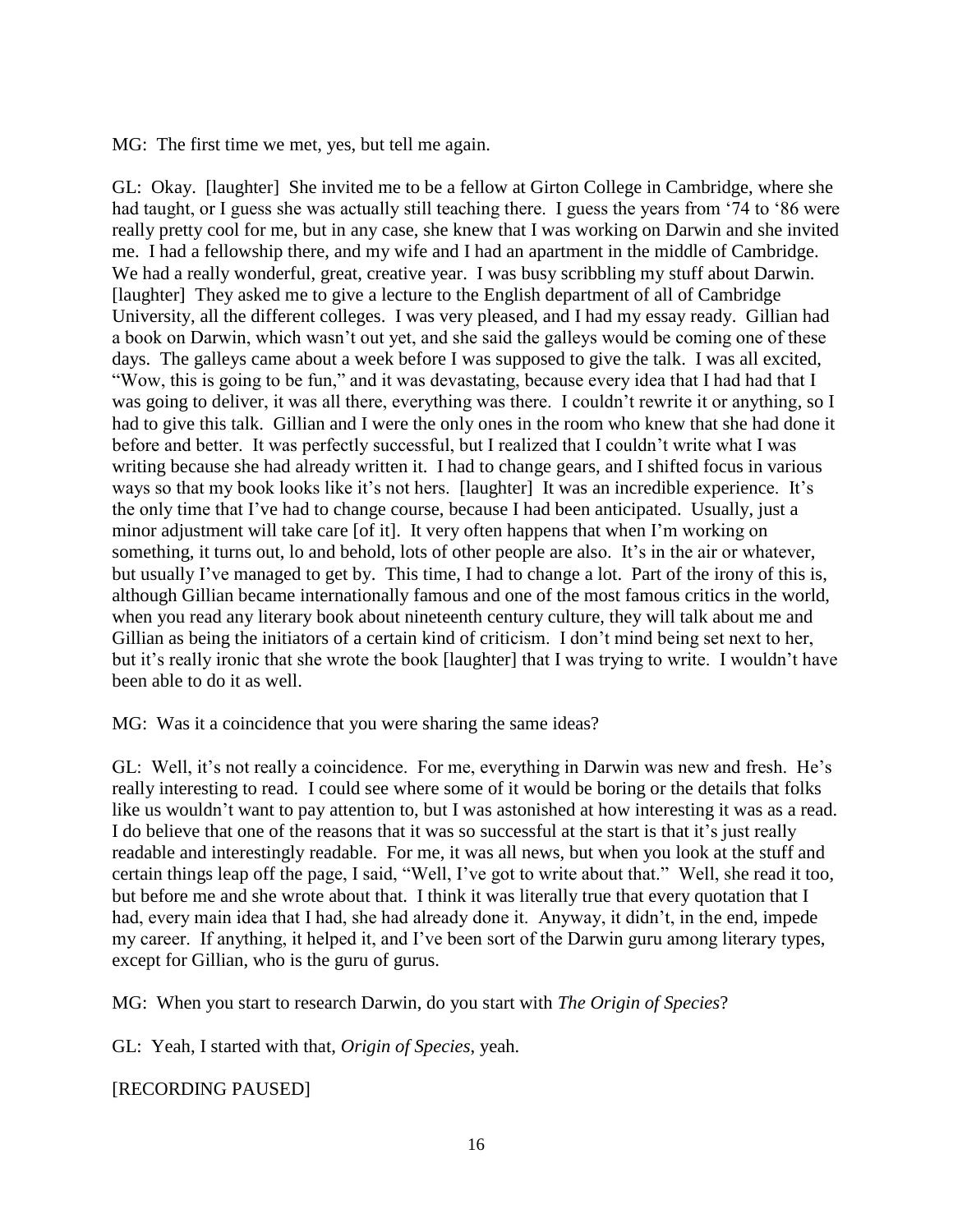GL: It is the most accessible of his books, but of course, it's where the story gets told most fully, you know, the theory gets most fully elaborated. You've got to do that. He was already very well known, although not super famous, for his book about his voyages around the world, *The Voyage of the Beagle*. That was a very popular book in its own time, and it's obviously less technical, so that's very readable. If you read *The Voyage of the Beagle*, while you might get a sense of how he worked as a scientist, you wouldn't get evolution by natural selection. The only books that literary lay culture really spends much time on would be *The Voyage of the Beagle*, *The Origin*, and *The Descent of Man*, although it turned out that his most popular book was his last book [*The Formation of Vegetable Mould, through the Action of Worms*], which was about vegetable mold and worms. [laughter] It's a delightful book, as odd as it is, just considering how worms change the world and how they turn the soil and how they actually have intelligence. I was just reading a new book today which invokes that. There's a book about animal intelligence that I'm reading now. That's the kind of thing that Darwin led me to. It talks about how Darwin recognized intelligence in worms, and he did. It's fascinating stuff, and I've been really more or less obsessed with evolution and the whole thing. When this culture says that evolution is only a theory, whew, it's very bad on my stomach.

MG: I am curious if you got to know Darwin himself, not just his work.

GL: Yeah, yeah. I'm thirty years of saturation in Darwin. People also read his autobiography, which is kind of thin, but it's got lots of juicy stuff. Darwin, of all the famous world historical figures we know about, Darwin is one of the very few who was a nice guy. It's fun to write about him, because he was a loving father. He was very neurotic too in his way, but he was a very generous man. He was very humble. He's not like what you expect a superhero to be like. It's great fun writing [about him]. His character, for anyone interested in nineteenth century history, is well known, and he's just a good guy. Yes. The humility actually, in his heart of hearts, he was unmovable. He was very strong, but he recognized the possibility of limitation all the time. The humbleness of his character comes out in the way he actually wrote the book. Most of *The Origin of Species* is given to trying to address problems with his theory, "Why might this not work? Why might this not work? Here's how I'd explain it." It sets up so many defenses, by the time you're finished with it, you don't know how to get him. It is a kind of reflex of his character.

MG: You had started to say that a couple years after *The Realistic Imagination*, you started to write about culture and Darwin.

GL: No, no, I started to write about Darwin. I mentioned the book that preceded all of this right at the beginning of my career when I did that collection on science, *The Scientist vs. The Humanist* it's called, just to remind myself that I've always been interested in it. I was actually very interested, in the mid-'70s, I got very interested in [Mary Shelley's] *Frankenstein* and partly because that is also about nineteenth century science, about the possibilities of [insert]. There is a kind of continuity to my career, which I can figure out when I look back. It wasn't what I was thinking. That's right. *Frankenstein* fits into *The Realistic Imagination* actually. I think the first chapter is about *Frankenstein* or the second chapter. I've been thinking about science without knowing anything about science since I became a student, so it's not really an aberration. It's a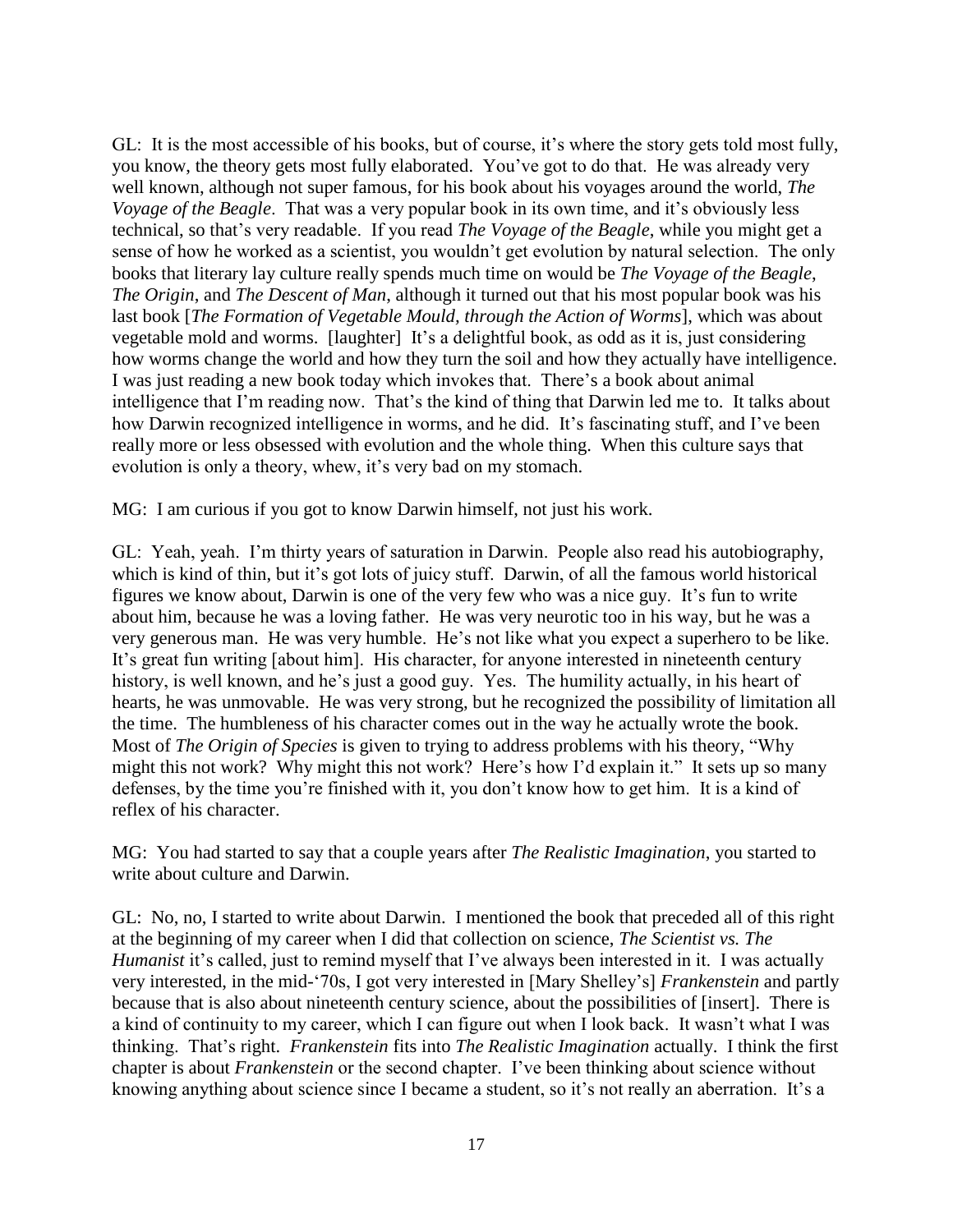kind of natural growth. I've been careful on the whole not to make scientific claims, although I take it as a given that evolution and the essential lines of it, as Darwin describes it, are real.

MG: Birding seems like a natural extension.

GL: Absolutely, it all connects, yeah. I guess my birding actually started in [1972]. Ah, we missed that with Livingston.

MG: You spent a year in England, but I could not figure out when that fit in.

GL: When I was figuring out the five or six years, it was '72 I had a leave. Livingston was [opened in] '69 [and then] '70, '71, so it would have to be '72-'73, I got a leave. That's right.

MG: How come that was not the break or the breather that Stanford was?

GL: I'm trying to remember. I had a wonderful time that year. It was when I was introduced to [birding]. What did I do in 1972? That's a long time ago, isn't it? What did I do in 1972? I could look at my CV. That would tell me. It wasn't that I didn't publish at all during the Livingston years. I guess maybe '72-'73 allowed me to do it. I'm so curious. Let me get my computer.

MG: Sure.

GL: I'll look at my CV. I published one book before I went to Rutgers, which made me respectable.

#### MG: Was that *The Boundaries of Fiction*?

GL: Yeah, *The Boundaries of Fiction*, yeah. [Editor's Note: Dr. Levine's book *The Boundaries of Fiction* was published in 1968.] It says, this is interesting to me, I was professor and chair of the Department of English, '68 to '74, like we said. I remained at Livingston from '75 to '79. I was acting chairman [in] '77-'78. That's right. Then, there's this whole reorganization thing at Rutgers, and I became the chair of the [unified Department of English], all of the different departments from Rutgers, Douglass, Livingston. What other ones?

MG: Cook.

GL: Cook, right, and the evening school [University College]. I was that in the transition years, and then I became chair of the reorganized department as it exists today. [Editor's Note: Dr. Levine is discussing the reorganization of the faculties of Rutgers-New Brunswick's undergraduate colleges into the Faculty of Arts and Sciences (FAS) in 1981.]

MG: Can you talked a little bit about that transition, what that was like?

GL: Yeah.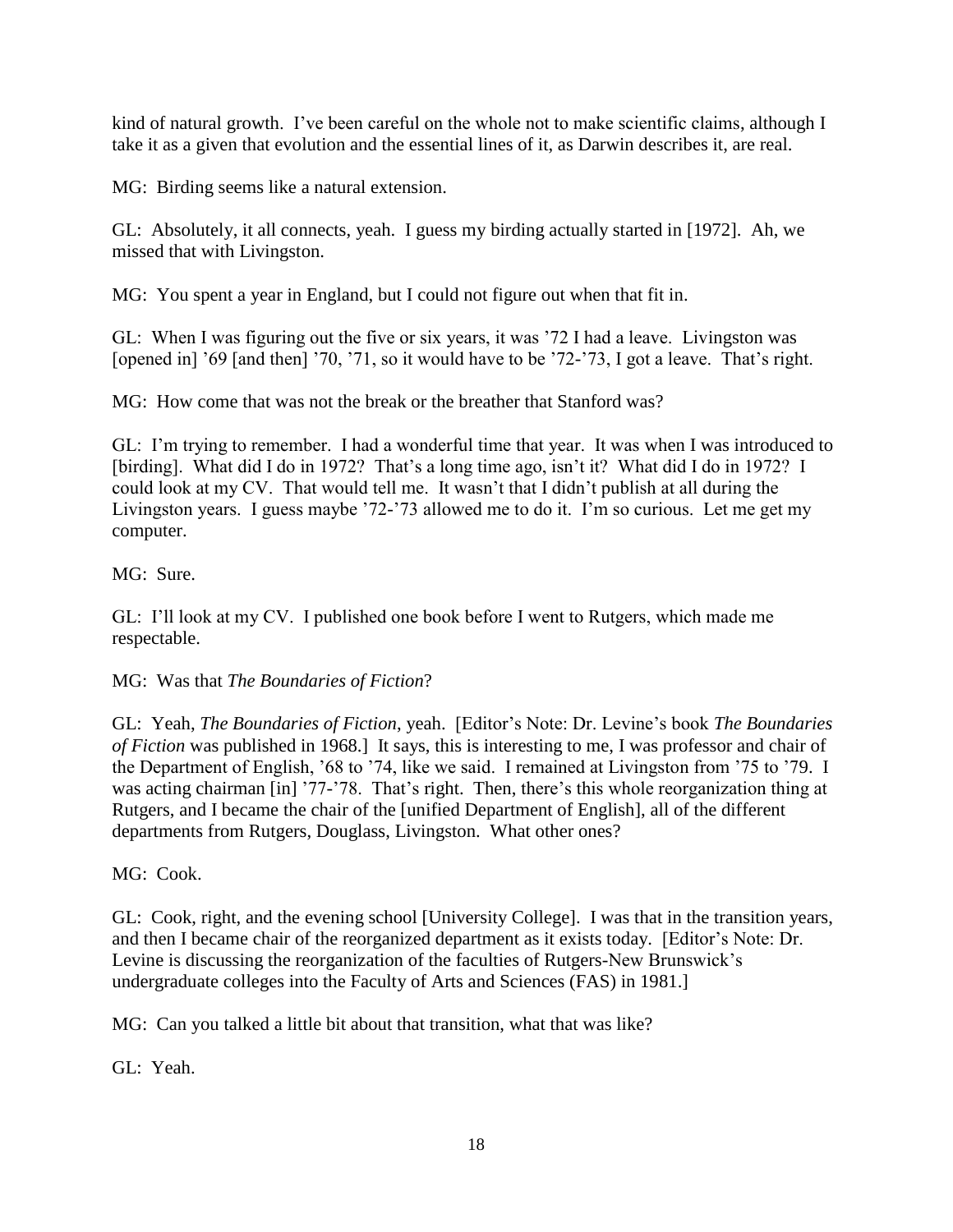#### MG: Was it chaotic?

GL: Yeah. I guess that's the other big thing in my Rutgers career. Of course, there was the Stanford moment when I felt released and I came back and was dutiful but not terribly active. Then, they began talking about reorganization, which meant, you know, every department, the Livingston department, the Rutgers department, the Douglass department, they all had the complete range of faculty. You would have your Shakespearean in each one of them. You would have your nineteenth century person in each one of them. There was an enormous faculty, and the University said, "This is a waste," which it was actually. Then, there's also the segregation of the colleges. Why shouldn't someone that goes to Rutgers College be able to take courses at Douglass and so on? This whole reorganization was planned over the dead bodies of a lot of faculty who were very upset. I suppose if it had happened five years earlier, I would've been opposed to it, too. I would take it as part of the racist rejection of Livingston, but I saw what imbalances there were and I saw how Livingston wasn't doing what it should have been doing and how the Douglass faculty, a lot of them were sort of segregatedly female. [laughter] It's hard to explain, but I'll explain it a little bit. I saw that it would be both economical and useful all around. I agreed to sort of chair the transition and then when the transition happened to be the chair for three years. There was a lot of opposition, but the University, the administrators, were pretty strong on this. I could've been and probably was by some people described as a fink, you know, who gave in to the administration and so on, but most of the sensible people I respected agreed that this was something that would be good if it happened. It was a messy transition, because by the time you got all the English departments together, I can't remember the exact number, but I'm sure we had over 120 faculty. Now, the faculty from what I understand is about forty-five, which maybe has carried it a little bit too far. In any case, I remember one of the women on the Douglass faculty calling me and saying, "I will not teach a class with men in it." I said, "Then, you can't teach here." She resigned. It was extremely interesting. I think it was good for the University. It allowed the University to consolidate its intellectual strengths. It minimized the difficulties of the separate colleges with their imbalances. I think it helped Livingston College a lot, in part because it virtually eliminated Livingston College but at the same time it left the space over there. They had a dean. I was pleased. I thought it was a good thing to do. All of that reentered me into the whole administrative activity of the University, so I felt that I was really doing something useful again aside from doing the research that I love to do. I was very busy. I presided over, as it were, the decimation of the English department, not decimation, but the consolidation, so I could teach at Douglass College or at Livingston College. Everybody could teach anywhere, and all the students could [take classes at each of the colleges], I guess that's the way it is, yeah. It certainly was not that before. That had a big effect. For instance, not that I'm happy from this distance with the fact that Rutgers is part of the Big Ten, but I think if it hadn't been for that consolidation, that could never have happened. The other major activity of mine within, well, there were several, within the University was, I guess I was still chair, there was a committee to oversee all the graduate programs at Rutgers. They used to call it the Gorenstein Committee in the name of the first chair, and it's become something much more bureaucratic sounding. It was a crucial committee. We literally evaluated every graduate program and had people come in and talk to us, and we gave reports to the provosts and the president. That too was an attempt to consolidate and to increase the intellectual power of the University, and it was a very successful, very demanding committee. We would get reports, elaborate reports, from every graduate program. It's difficult,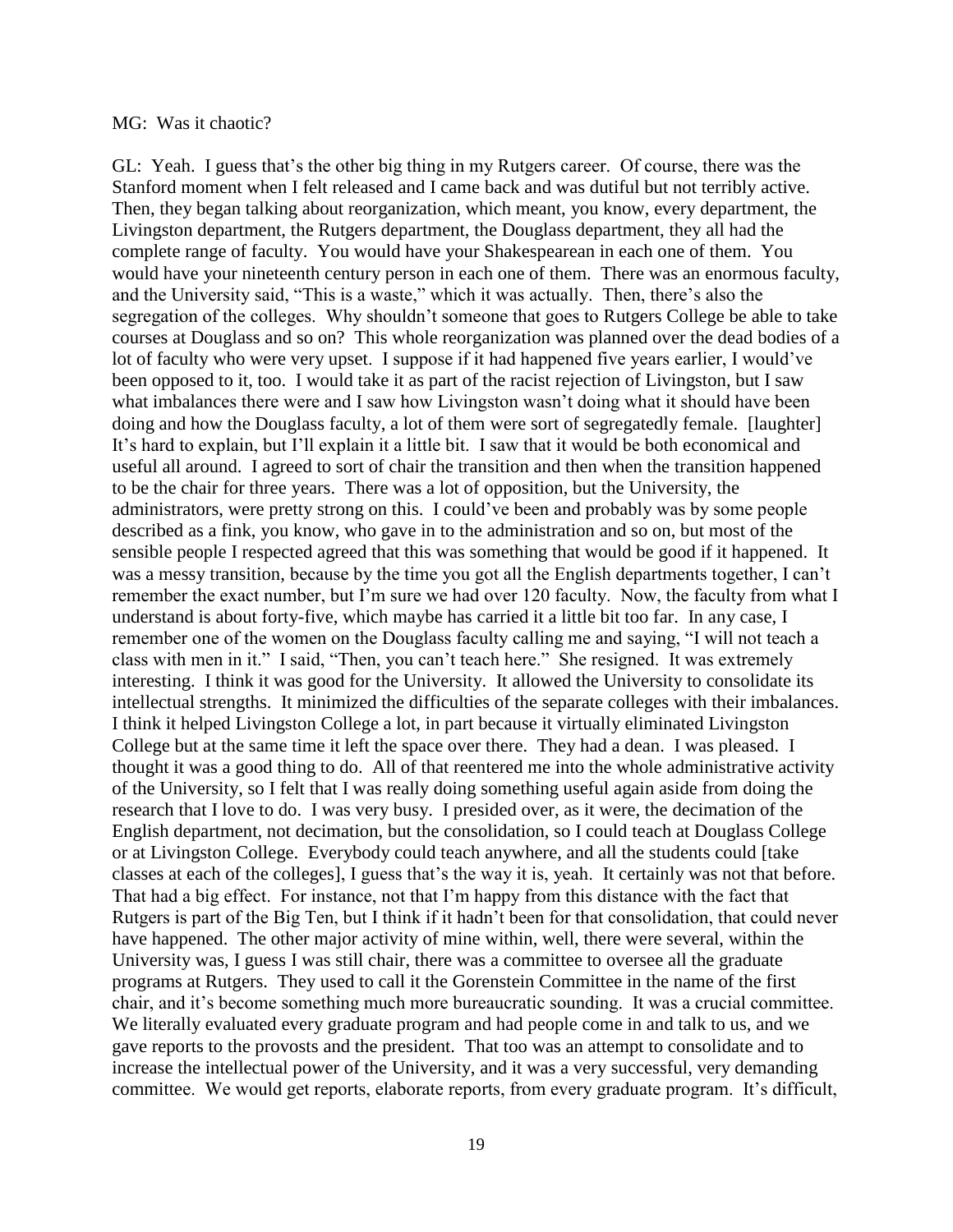I mean, I'm in the English department, and they tell me that the physicists have x number of grants. We've got to be able to talk to each other. There were physicists, chemists, everybody on that committee. [Editor's Note: Mathematician Daniel Gorenstein served as a professor at Rutgers from 1969 until his death in 1992. He headed the Gorenstein Committee, which was tasked with evaluating graduate and professional programs at Rutgers. The committee became known as the Committee on Standards and Priorities in Academic Development (CSPAD) and later the Committee on Academic Planning and Review (CAPR).]

MG: Was it the chairman of each department that was a part of this committee?

GL: No, it wasn't necessarily the chair, although now that I think about it, everyone whose name I can think of immediately was a chair. I wasn't always a chair though. I was a chair in my first year on the committee, but I stayed on it for quite a while. Do you know that's really interesting? I didn't put that down on my CV. Why is that? I have my [time] as chair. I didn't put it down in my CV. I don't know what they end up calling it. It has a big bureaucratic name.

MG: I know what it is. There is an acronym with five letters. I wrote it down in my notes.

GL: Yeah, I know it was an acronym, but I have no idea, graduate something or other.

MG: Yes.

GL: Yeah.

MG: CSPAD.

GL: That's it. [laughter] Absolutely, that's it.

MG: Committee on Standard and Priorities in Academic Development.

GL: That is it. Is that on my CV? Where did you [find that]? Well, it doesn't matter.

MG: I do not know where I found this.

GL: I was the second chair. After Danny retired as chair, I became the chair for at least two more years, maybe three.

MG: It was Professor Gorenstein who had founded this committee. Was it his idea, or was he tasked by the University?

GL: No, he was tasked by the University, yeah, yeah. He was great, Danny, super guy. Nobody but Danny could have organized it in such an efficient way. It was quite remarkable. I felt like a fraud when I became the second one, because he had set up the system in such a way that all I had to do was make sure that the system worked. I remember sitting in meetings where he was pushing towards this, that and the other thing. It was a very, very interesting and I think creative [committee]. I don't know what's happened to it now, but I assume that it's still doing its thing.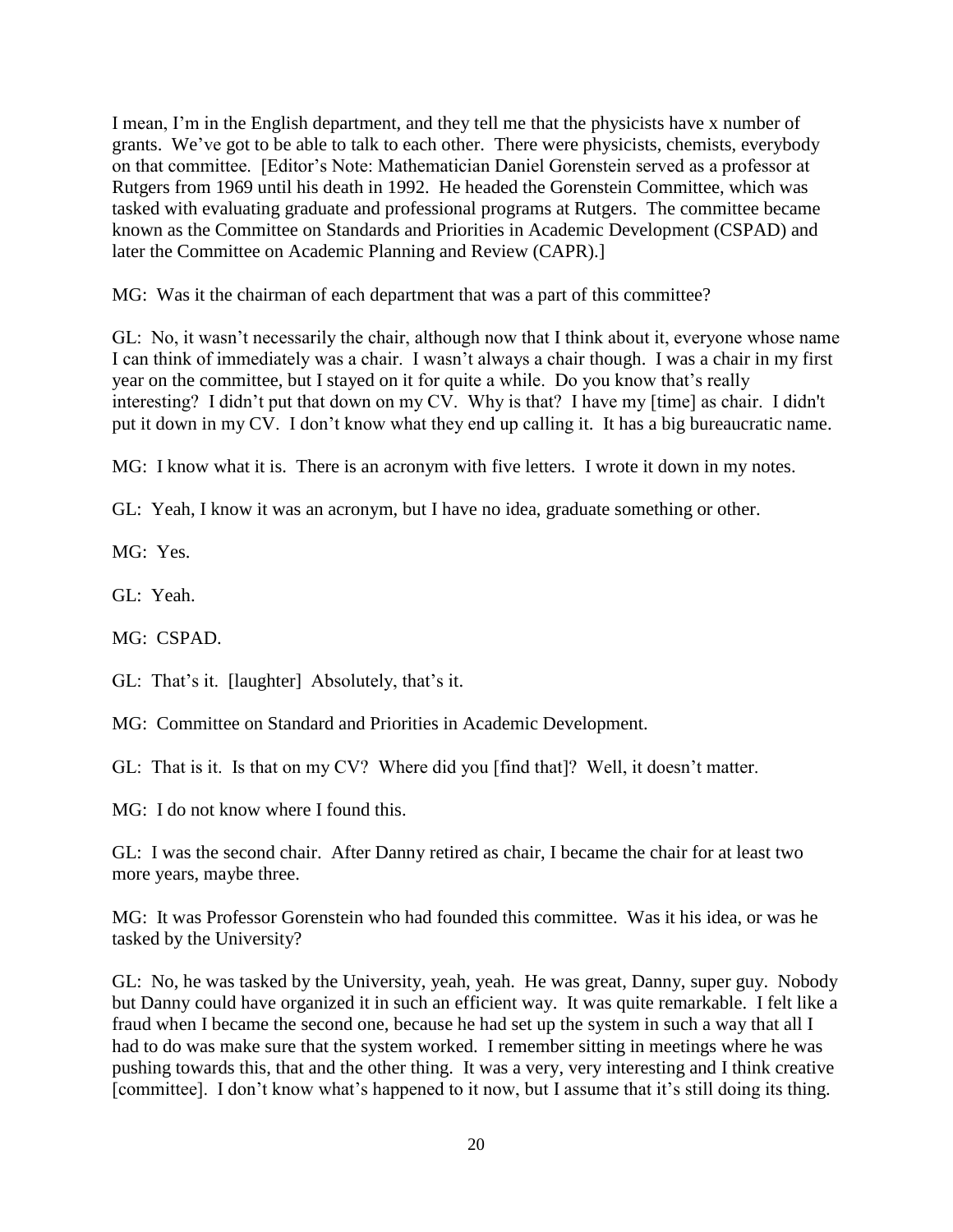Faculty resented it, because it was an outside evaluator, "Who are you to tell me about my grants or what I should do with my graduate students?" It really forced everyone to do an accounting job, "What's happening to your graduate students? What's the normal time to degree? How many grants are you getting?" I should really put that on there, except I don't remember the exact dates. It had to be in the early '80s when I was chair of the reorganized department. There was an explosion of money. It was the most flush time in my time at Rutgers. The University got a tremendous amount of money to develop interdisciplinary activities, and those interdisciplinary institutes have become really important in the University now. That was all part of the same kind of initiative. In fact, it's what led to my next phase of my Rutgers career, as I'm looking at my CV here. It's really interesting; it's old history now. The University got so much money for interdisciplinary research that the president said, "We should do something in the humanities."

MG: Who was the president at the time?

GL: Bloustein. He got together some of the most famous people in the humanities and social sciences, Dick Poirier [in English] and Horowitz in sociology, and Kenneth Wheeler was the provost. I can't remember all of them. I don't know exactly how it happened, but I was given the charge to develop a humanities center. In 1986, that's when it happened. In 1986, it was then called CCACC. It's now CCA. [Edward J. Bloustein served as president of Rutgers University from 1971 until his death in 1989. Kenneth Wheeler became the provost of Rutgers-New Brunswick in 1972.]

MG: What was the second?

GL: [Editor's Note: Dr. Levine makes the sound, "Ca Ca." CCACC stood for the Center for the] Critical Analysis of Contemporary Culture. That name was given to me by Nat Pallone. I remember that.

MG: Who is that?

GL: He was a vice president. Vice president for what? I don't know, but he was vice president. I was very unhappy with it. We used to call it "caca." [laughter]

MG: What were you unhappy with?

GL: The name.

MG: Okay. [laughter]

GL: No, no, I was very happy with the [center]. That became the center of my life at Rutgers after that. I didn't move out of the English department, I was always in the English department, but my major activities and my major connections from '86 until twenty years later [were at the center]. From '86 to 2006, I ran the center. I shouldn't have done it that long. That was my bad actually.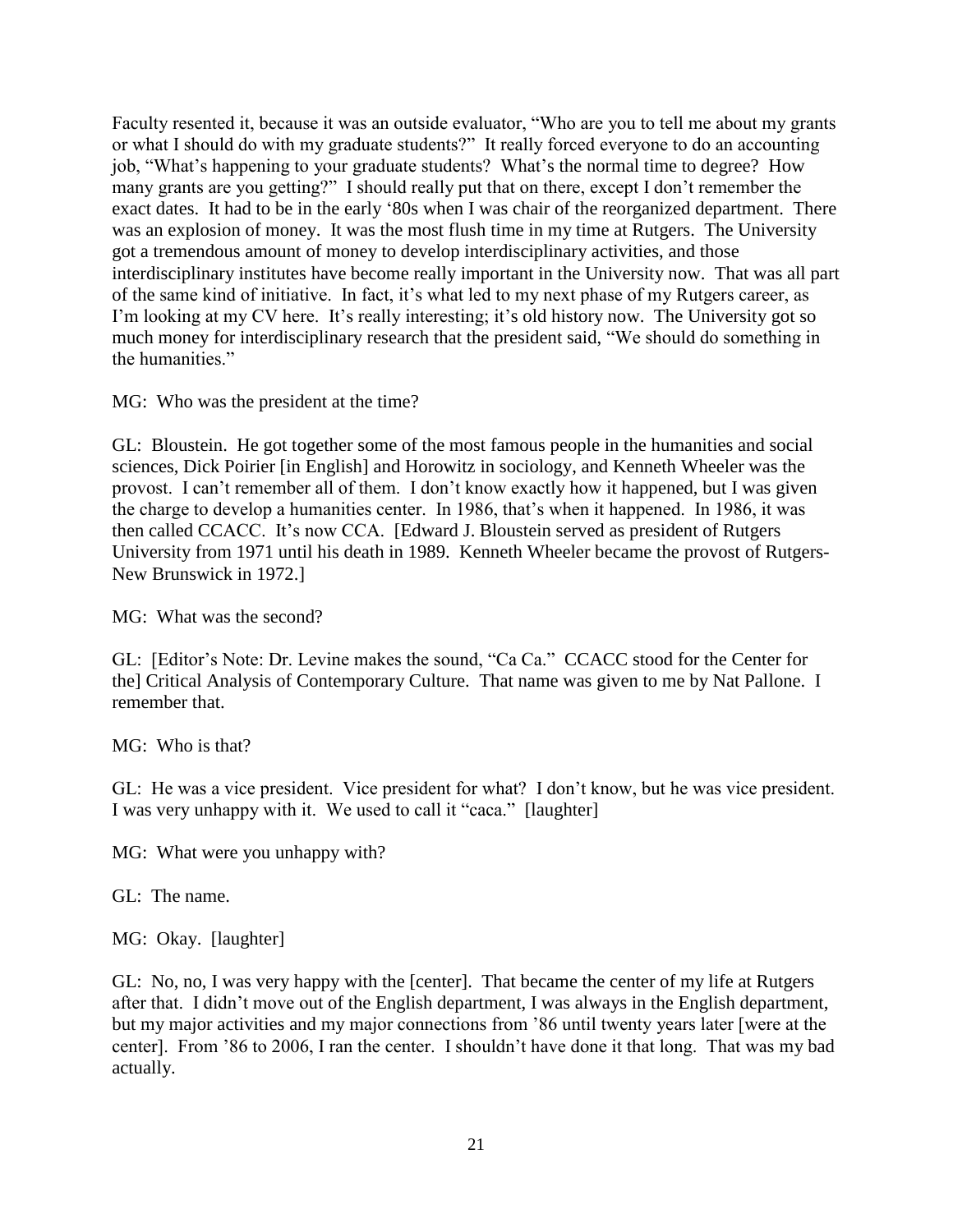#### MG: Why do you say that?

GL: Because I ran out of energy and new ideas. You shouldn't have anybody sitting in one place like that for that long. Ten years is long, and then I should have thought [about leaving]. In fact, fairly early on, I began giving the real headship to different people. My greatest pride with that was that I was under pressure to build the center with all the famous names on the faculty, and I knew the famous names were not going to invest much imagination or energy into it. I looked for really smart, interesting up-and-comers, and I got a lot. Unfortunately, I got such good ones that they almost all, after a few years, went to major universities. They were the real intellectual energy of the place. I could always count on it. We had an executive committee where we gathered to discuss subjects and things to do and so on. I think about it even now. Bruce Robbins went to Columbia. Sue Gal went to Chicago. Andy Abbott went to Chicago. I clearly got great people, and they all became famous [laughter] and went elsewhere. In the meantime, the center was doing all kinds of really good things. I stayed too long. I feel that I stayed too long. Nobody was complaining, but I didn't invest in really new thinking. It just became, "Okay, this is what we did last year. We'll do this." It was a good thing but again too short-lived, near the end of my time, there was a guy in the English department who really was one of the smartest people I've ever known, not necessarily the most lovable but the smartest. We brought him [Michael Warner] in. I knew that I was nearing the end anyway, and it would be important. He came in, and he did all kinds of new things right away. He shortened the name. He said, "George, I hope you don't mind, but I really want to shorten the name." He said, "The CCA, Center for Cultural Analysis." I said, "That's beautiful." [laughter] They should have done that years [ago]. From the start, I didn't like the name, and I just sort of [said], "Well, they gave it to me. What am I going to do?" He just said, "Let's change it," and we did. Then, we got the website going, and we had all sorts of stuff going that I had only barely [begun]. It was time. It was a great thing for me, because it got me out of the simple narrowness of the English department and put me in contact with all these really great people. [Editor's Note: Michael Warner succeeded Dr. Levine as director of the Center for Cultural Analysis in 2006 and held the post until 2008. Warner is currently the Seymour H. Knox Professor of English and American Studies at Yale University.]

MG: The people who were coming through, was it a post-doctoral position? Were they faculty?

GL: Well, the people that I was talking about were people that I put on the executive committee. They were either late assistant professors or early associate professors whose careers were about to explode. They were great. Sue Gal has become a major anthropologist. Andy Abbott is one of the most important sociologists in the country, and Bruce Robbins is one of the most famous humanists. He does all sorts of stuff. The geographer [Neil Smith], he was such a good friend, and died. I was shocked when I heard about it. He [was] a brilliant guy. He went to CUNY. People kept coming and going, but along the way, they contributed a lot and they brought new people in. They had connections around the country, so when we wanted speakers, they would say, "Oh, she's great." We got a lot of really good events out of these people. That's how my career ended here. Oh, no, there was one other thing. That's right. Before the whole administrative structure of Rutgers changed, there was a provost of Rutgers-[New Brunswick], I don't think there is anymore, and he asked me to be associate provost. I didn't really want to do administrative work again, aside from the center. The CCACC was always in danger. I wanted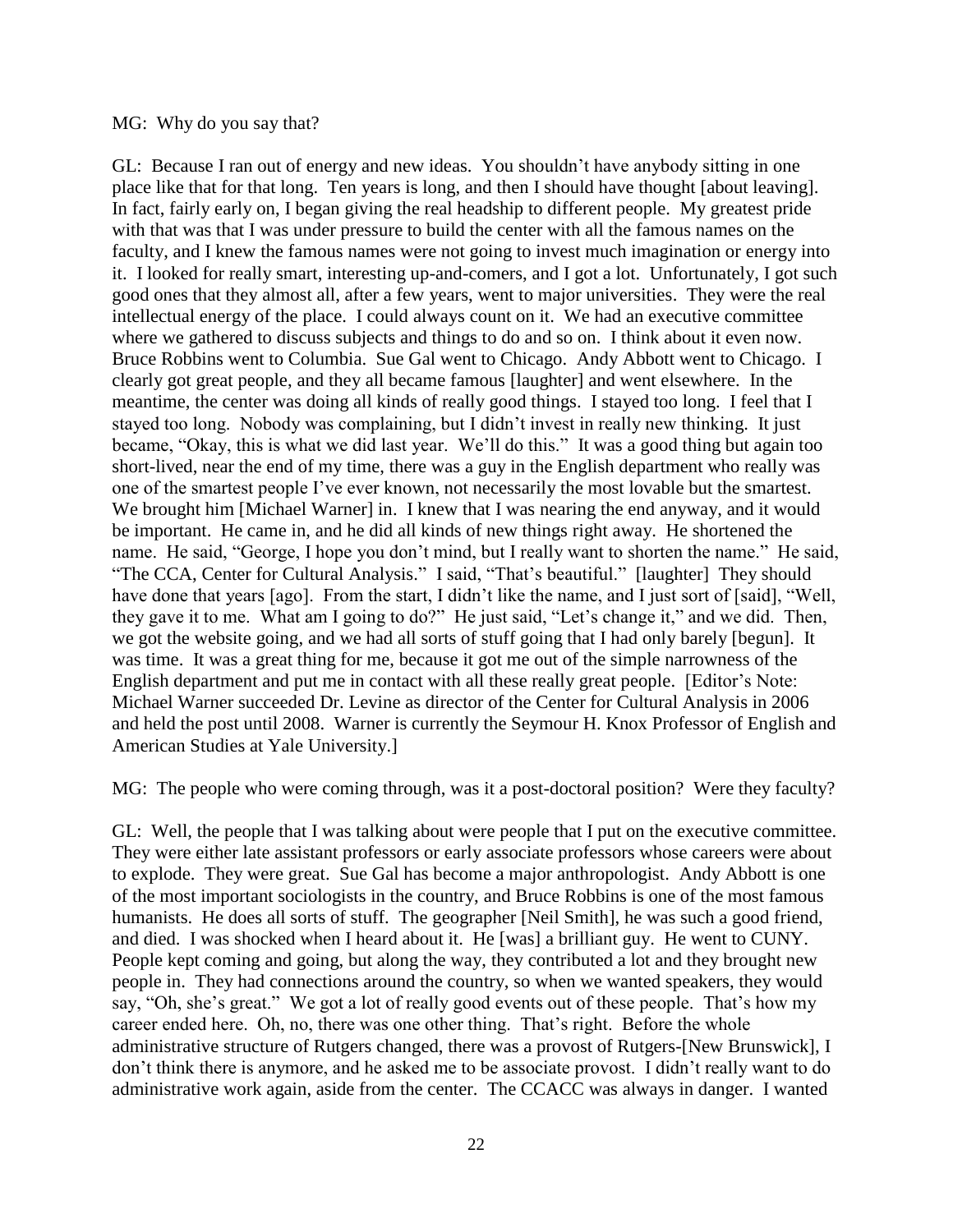to keep it as an independent entity, not influenced by any department, not even the English department. I fought and fought for that. Every year was a new battle to do it. I said to the provost, "Yeah, I'll do this, but you have to understand that I'm doing it because I want to protect the center." I did that for three years. That was very interesting. That was as close to the center of University administration as I got or [laughter] ever want to get, but it was interesting. [Editor's Note: Renowned geographer Neil Smith, who was Distinguished Professor of Anthropology and Geography at the Graduate Center of the City University of New York (CUNY), died in 2012. Smith served as a geography professor at Rutgers from 1986 to 2000, during which time he chaired the Department of Geography.]

MG: Which three years were those?

GL: '93 to '96.

MG: Who was the president then? Was Bloustein still president?

GL: No.

MG: Was it Lawrence?

GL: I think it was that moron. [laughter] Yes, it was Lawrence. The provost's office had to spend much of its time defending itself against him. He was really bad, really bad. I did do one thing else. I organized a group of faculty to try to get rid of Lawrence. That was not a gratifying job. Of course, that meant that I would never [advance in the administration], because we couldn't get rid of Lawrence. Some people on the, what do they call the board? [Editor's Note: Francis L. Lawrence served as the president of Rutgers University from 1990 to 2002.]

MG: Board of Governors.

GL: Board of Governors. Some people on the Board of Governors gave us to believe that they would support a change, but when it came to it, they didn't.

MG: Would it have been up to them if they could get him out?

GL: Yeah. Nobody wanted to do it. It got ugly. I didn't really mind; I just hoped they wouldn't ruin the center because of it. That meant that my usual activities outside of the department and the center weren't going to happen anymore. Actually, it's better for you not to do those things. [laughter] I always had this little streak in me, which is part of what made me go to Livingston in the first place, I felt a responsibility to do constructive, nitty-gritty work to make things better.

MG: Were there any repercussions for this kind of campaign?

GL: Well, I was not punished, except I was excluded.

MG: That is punishment.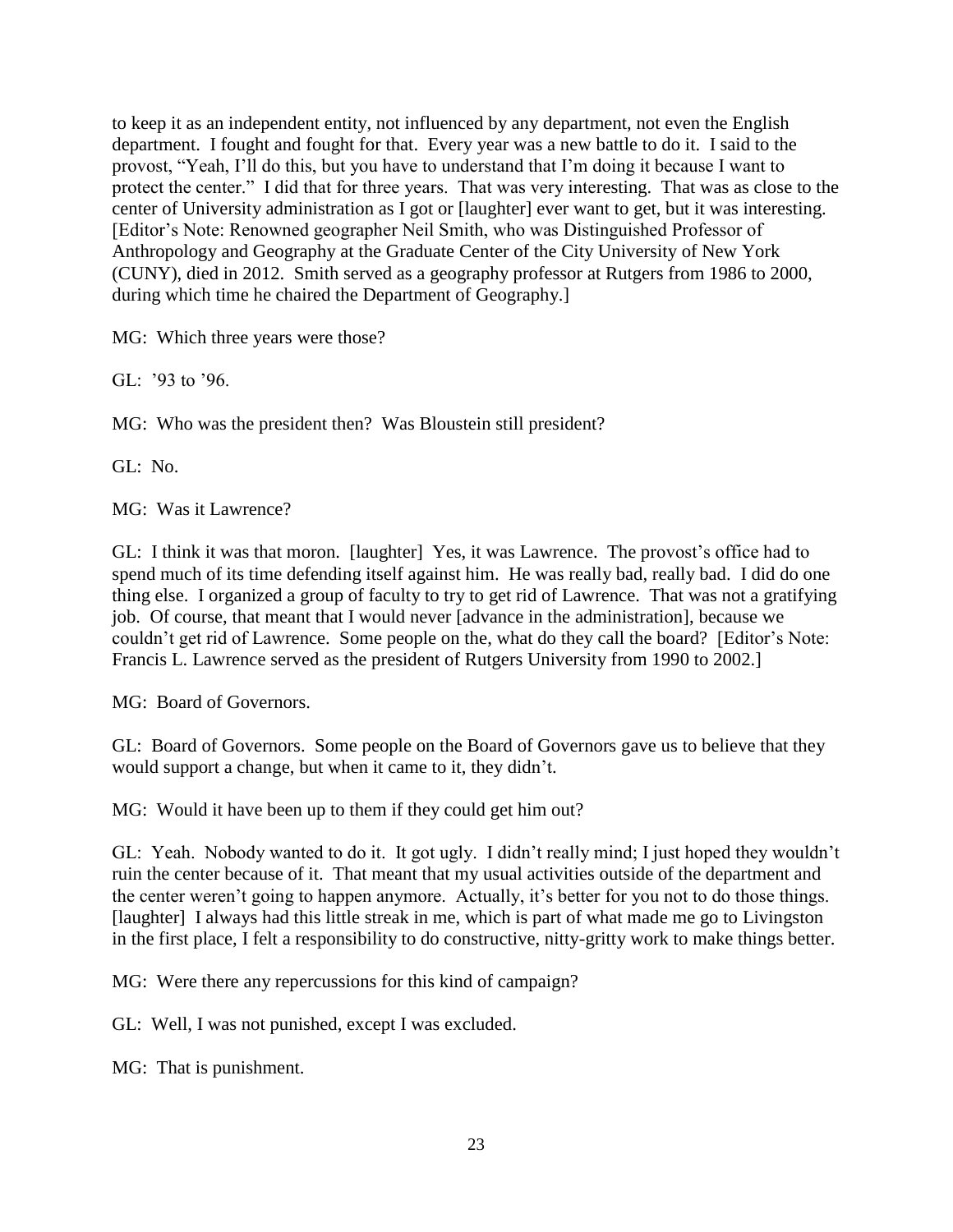GL: Yeah, it's punishment. I had a lot of disappointments with people. There was one guy, one of the most outspoken faculty against Lawrence, I will leave his name unspoken, who was nationally famous for his cultural criticism, I don't even remember what department it is, but he was one of my biggest supporters. The day before we were to have some event, he calls me up and he says, "George, I'm sorry, I can't do it." I said, "Why?" He said, "Because it would really damage my program." That was really disheartening. Nothing happened. Lawrence lasted far longer than he should have, and it's amazing he didn't drag the whole University down. I think he did a lot of damage. I lost touch after McCormick became president. I don't know what year that was. [Editor's Note: Richard L. McCormick served as the president of Rutgers University from 2002 to 2012.]

MG: Mid to late 1990s.

GL: Yeah, I think it was the late '90s. By that time, I was starting to fade out. Almost all of my work after that, I stayed with the center, but it was in my discipline, giving talks and writing books and stuff like that.

MG: You had mentioned Provost Kenneth Wheeler.

GL: Yeah, yeah.

MG: One of the questions I wanted to ask about Livingston was that in 1973, there was an occupation of the administration building, where George Carey, Kenneth Wheeler and some others were held hostage overnight.

GL: Oh, jeez, I had forgot that.

MG: The demand was to fire Luis Nieves, the dean of student affairs.

GL: Now that you say it, I remember that that happened, but I really don't remember the details, and I wasn't involved. Why I wasn't involved, I don't know, but I wasn't. What year was that?

MG: 1973.

GL: I was probably on that leave in England. [laughter] We just saw that that was the year I was in England.

MG: Okay.

GL: Yeah, yeah, right.

MG: It is just kind of amazing that in such a short period of time, so much happened, demonstrations, sit-ins, walkouts, kidnappings, people being held hostage.

GL: That's why I broke. Broke might be the right word. I just couldn't deal with it anymore. I'm just an ordinary, respectable, middle-class guy, and trying to save the world and being that at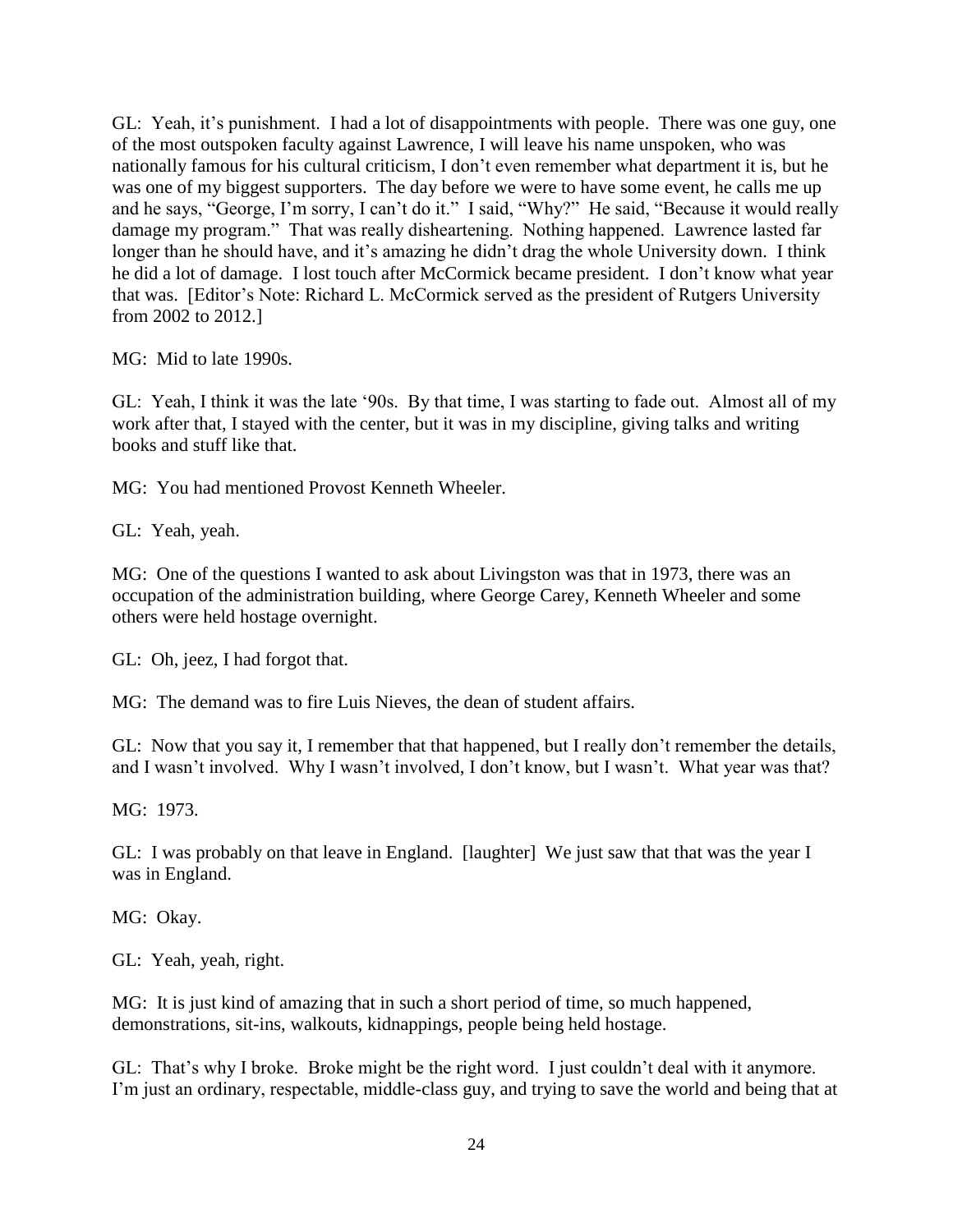the same time is not that easy. Marge and I went to a filming on campus of a then-famous [movie about the] revolutionary *Battle of Algiers*, and the audience was full of students. I'd never been in a theater where there was more activity from the audience than from [the show]. It was cheering and whatever. Marge and I were stunned. I'm sure I told you the story about the poetry reading, right?

MG: Yes. I have one last question about Livingston. There was a new dean in 1974, Emmanuel Mesthene.

GL: Yeah, Mesthene, yeah. Nobody liked him either. [Editor's Note: Emmanuel G. Mesthene served as the dean of Livingston College from 1974 to 1977.]

MG: He was the one who said out loud that Livingston was a failure.

GL: Yeah.

MG: What was his tenure like?

GL: It was very bad, but I can't give you details. Nobody liked him. He seemed to come from a totally different culture, and his argument that Livingston was a failure, which in the long run of course you see I agree with, was very disturbing for people in the midst of it. All I remember is that there was total resistance to him. Nobody wanted to talk to him; nobody wanted to deal with him. I don't remember the details of his [time as dean]. Somebody in my department said that he had been in the CIA or somebody in his family [had], and that was [Editor's Note: Dr. Levine makes the sound "uh uh" meaning that it was unacceptable.] What year was that?

MG: 1974.

GL: My memory just won't re-create the details, but I remember that we were all in resistance to him. The good guys and the bad guys were all in resistance to him. I don't know how he got the appointment either. Was he immediately after Lynton?

MG: That is what I thought.

GL: Yeah, I think so, yeah. That would be right. I'm sorry I can't tell you. Paul might have a better historical sense than I do. All of this is just personal. I remember not wanting to deal with Mesthene and not liking him, but I don't know why. [laughter]

MG: I started asking you about the first time you went to England, which was the first time you got really interested in birding. I was hoping you could talk a little bit about birding and the role it has played in your life and then a little bit about your memoir.

GL: *Lifebirds*. [Editor's Note: Dr. Levine's memoir *Lifebirds* was published in 1995. His wife Marge illustrated the book.]

MG: Yes.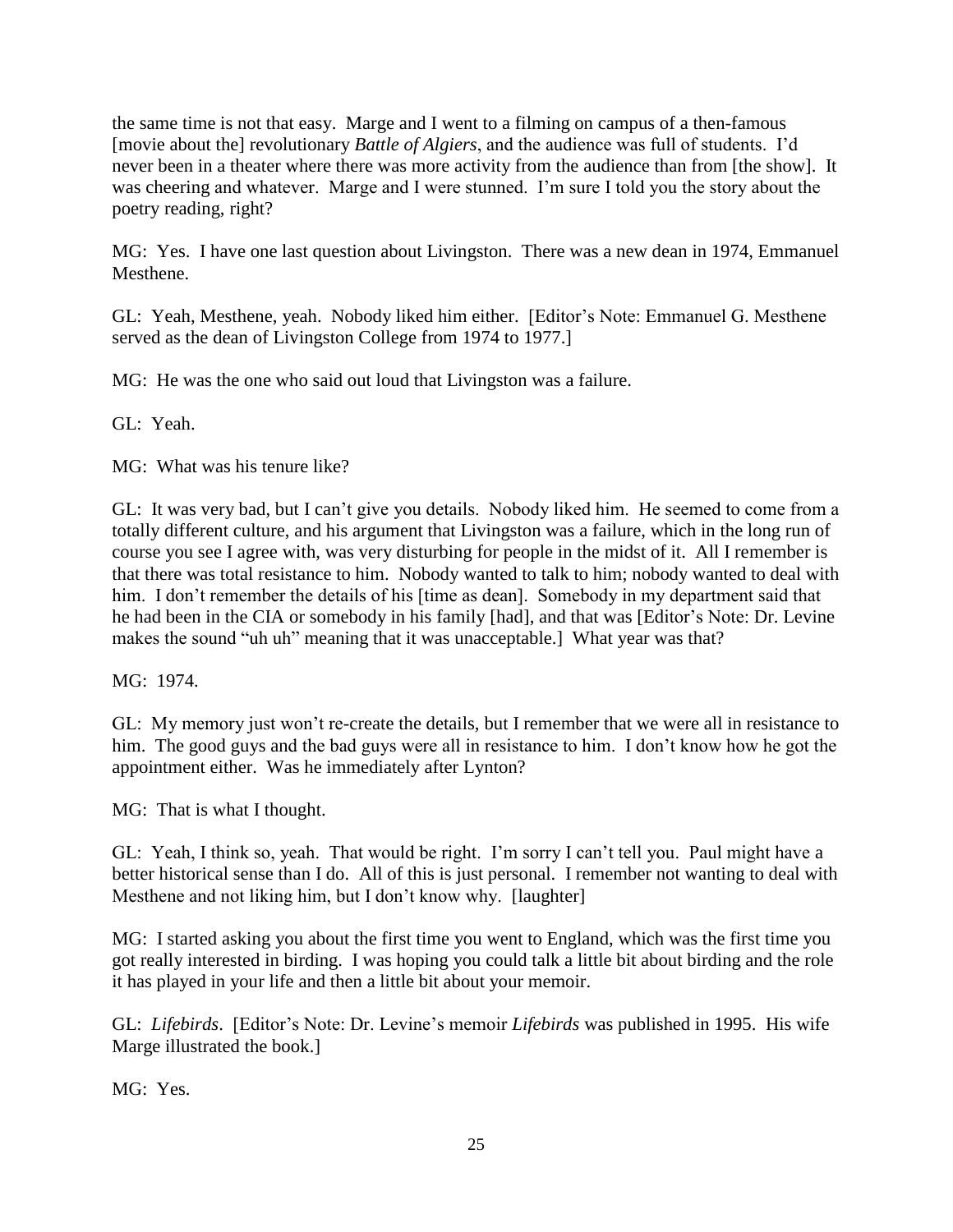GL: Well, it's not all that interesting. It folded into my life in what became an interesting way, but just by the sheer fluke, I had this leave in England. My son became friends with a kid in school, and it turned out that this kid's father, who has been a very dear friend of mine ever since, was a birder. My brother had been a birder, but I thought that was silly. You go out and you get frostbite and what the heck is this all about? We got together with this other family, and for my son's birthday, his friend's father volunteered to drive us out to some woods in Wales. I thought, "That's lovely," so I'll do that. I drove, and the three of them were birding. For me, it was sort of comic. They'd say, "Wait, stop, Green Woodpecker," and they'd leap out of the car. It was great fun, but I didn't know what they were all excited about. This kept up for the rest of the year. When we got back, I thought a nice thing to do with my son would be to go birding, so I did it a few times. Then, he lost interest, but he obviously lost interest because I [was doing it]. [laughter] It was an oedipal thing. On a recent trip we took last year, we went to Costa Rica together, my son and I, in a group, and he explained to the group why he had stopped birding and he said it was really oedipal. [laughter] I got really interested in it and started to go out with the father of David's friend. It's hard to explain. I'm not very good in the outdoors. I'm not a good scientist and I'm not a good outdoorsman, but it was thrilling to suddenly [be able to recognize birds]. I remember a few silly instances when I went out by myself when my friend wasn't around in the early days and the first time I actually worked out what a bird was on my own and the first time I remember seeing a Goldfinch through my binoculars, I said, "What a spectacular bird!" It seemed huge, and then I realized it was a Goldfinch. It's around in the backyard all the time, and it's just amazing. There were these endless discoveries and excitements about birding. My son stopped going with us, but I would go with this friend. Unfortunately, he moved to Vermont a few years ago, but we still get together at least twice a year to do birding, even though neither of us can walk anymore. [laughter] It sort of opened a whole world of life that is just right around the corner, you don't even realize it, like these vultures here. Not to get pedantic, but when I started birding, those Black Vultures wouldn't have been here. They moved up from the South in the last decade. Now, in this town, Atlantic Highlands, there's a whole bunch of them. They hang out a lot down by Burger King, and now they're landing in the yards around here all the time. When I started, there were only Turkey Vultures, which are still here. The excitement for me in those early days, there were two kinds of vultures, and I can tell the difference. They're both black, but I know by looking at them, they're different. This started, let's say that was '72, and my Darwin interest started in about '80. When I started to read Darwin, there's a wonderful line in his autobiography, I can't remember who he's alluding to, but he says, "After reading this book, I wondered why everyone didn't want to become an ornithologist." I said, "You're right, you're right!" I wonder why everyone didn't want to become an ornithologist. The whole mystery of bird speciation, it's a big deal for a birder. When I started birding, for instance, in this part of the world, there's a bird called the Junco that turns up in the winter and it's gray. There is on the West Coast an Oregon Junco. First, I went to the West Coast, [I said], "Oregon Junco." I wrote it down. Then, the following year, I read they're not two species. They're one species. They're both called now Dark-eyed Junco. I have to go to my list and say, "It's a race not a species." That kind of thing is really interesting. Now, with DNA and all that sort of stuff, it's become in a certain way more complicated but more certain. The distinction in speciation, now I can think through Darwinian eyes about what the heck is happening. The whole world just sort of changes when you see that. My birding, which I meant to keep entirely [as] my private therapy just got absorbed into my life, and it makes it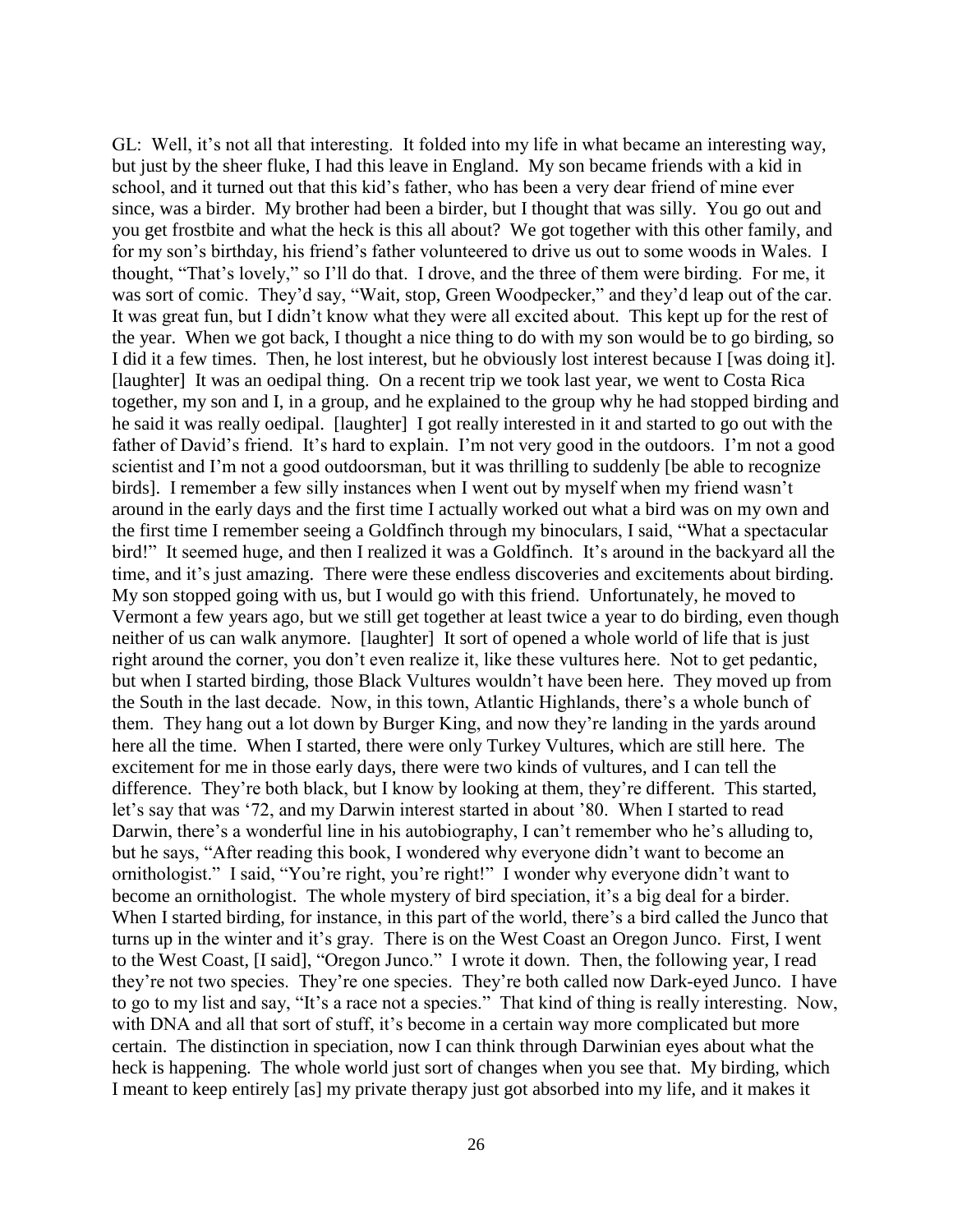easier for me to read evolutionary biology just with the minimal experience I have checking out the birds and noting their behavior and so on. As for the memoir or whatever is it, I had some very moving, exciting experiences. A lot of people I knew and a lot of friends just humored me, you know, "Really, George, why are you doing this? Why would you want [this]?" I really felt I have to tell them, [laughter] so I wrote a little essay describing my first sighting of the Prothonotary Warbler, that's the first chapter in the book, and in order to do that, I realized I have to tell story. I have to talk about the people I was with and how I identified it and so on and so on. I realized that whenever I wanted to talk about a bird, I had not necessarily a story but some important segment of my life, so that talking about the birds meant also talking about my life, and it became more about my life than I had probably had intended when I started. It's a very personal book. It's about me, obviously. It's about the things I value, and it's about the excitement of those birds. I mean, [the dog] gets all excited about vultures. I do too, actually. That's remained with me. Paul and I, Paul is the guy [I was talking about], we used to be out at the crack of dawn and we wouldn't come back, in the summertime or in the spring when the sunset is late, we'd be doing it from five in the morning until eight at night. The only stop we would do, we would sit on the car and look at birds and eat our sandwich or drink something. Now, we get out late, and we have a big lunch. [laughter] When we actually see something, it's still exciting.

MG: It is nice that your son has gotten involved again.

GL: Well, he hasn't really, although he wrote me what is a very moving letter today. He told me about a book, which I've just begun to read, which is called *Beyond Words* [by Carl Safina] and it's about animal intelligence, and he says it's a wonderful book. I started to read it. Then, he wrote to me, he said, "It's changed my way of being, particularly with animals." His wife had a dog, and he married into the dog. He said, "My relation to the dog has changed." It's really thrilling to imagine the intellectual and emotional life of an absolutely different creature, because they're not different. They're just on a continuum, which Darwin would tell you. This is something that I've been reading about for a while. This book looks like it's a really good book on the subject. It really moved me, because my relation to nature and animals changed too with Darwin. Darwin teaches you right away, and some of what he wrote has always been mocked by scientists because it's so anthropomorphic, but he's anthropomorphic because he knows that there's an absolute continuity, that their brains are the same as our brains, except with a few accommodations of molecules and so forth. It really changes things. I did finish a book on Hardy, Thomas Hardy, who's a bleak novelist, but he's an extraordinary nature writer, and he said that the experience of reading Darwin has taught us to expand the range of our love beyond the human to all living creatures because they're all like us. That's part of what this is, and birds fascinated me before I ever started thinking in any serious way except how pretty they were, because they're so different. They don't make sounds the way we make. They obviously don't live the way we live. Their limbs seem different, but they're not. The difference was what was so astonishing, and yet they're beautiful and they're somehow connected. The sense of your being connected and their being so different is really important. It's not intellectually coherent, but it's important. That's the story.

MG: I think I have gotten to the end of my questions, but I am disappointed because I have been really enjoying our conversations.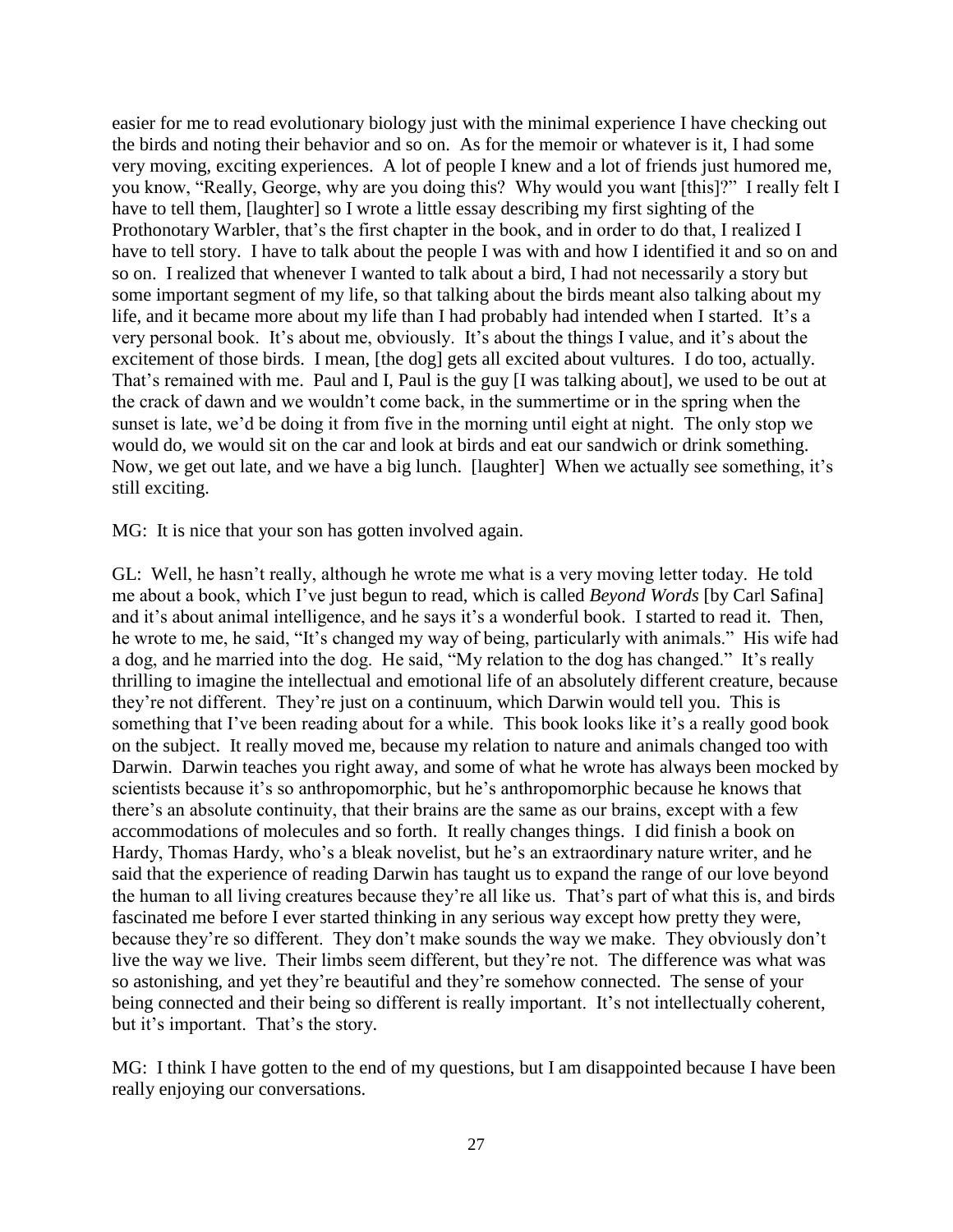GL: Well, that's very sweet. When you asked me if I would be interviewed about Livingston, I thought it was going to be about Livingston. I don't get a chance, except when I visit a shrink, which I don't do, to talk about myself so much. It's very strange. Listening to those tapes was a very odd experience. I was listening with fascination. I could imagine someone really finding out stuff by listening to what to me is just ordinary life.

MG: Yeah, that is why we do these life-course interviews is so someone who is interested in your scholarship can learn a lot, or someone who is interested in the early years of Livingston. Your children will appreciate the family history and everything in between. That is why I do this. I think it is so valuable.

GL: What happens to all these oral histories?

MG: Let me pause this, and I will explain it all to you.

#### [RECORDING PAUSED]

[Editor's Note: Following conversation belongs somewhere else in the interview. Check for possible recording discrepancies or missing text.]

GL: I hired Nikki [Giovanni] and I hired Toni Cade Bambara. I guess I mentioned those at some point. [Editor's Note: Writer and social activist Toni Cade Bambara (1939-1995) taught at Livingston College from 1969 to 1974. Nikki Giovanni, a renowned poet, writer and activist, began teaching at Livingston College in 1969.]

MG: Yes.

GL: It must have been the first week of term when they were both there, I walked in and I saw Toni and I said, "Hi Nikki," and she said, "All us niggers look alike." It was very painful. I probably have talked to you about her. She's one of the extraordinary people I've ever met. Nikki, I never got to know all that well.

# [RECORDING PAUSED]

GL: I don't know that we're going to find anything.

MG: It is just a missing year.

GL: The only book I published roughly around that time or a little bit later was one collection of essays about Thomas Pynchon, who became an enthusiasm of mine for a while, but maybe there are articles. Just let me look and see. [Editor's Note: *Mindful Pleasures: Essays on Thomas Pynchon*, edited by George Levine and David Leverenz, was published in 1976.]

#### MG: Sure.

GL: It makes a lot of sense. It's not that I didn't publish anything; I was working on stuff that almost all eventually went into *The Realistic Imagination*. I published a bunch of essays on